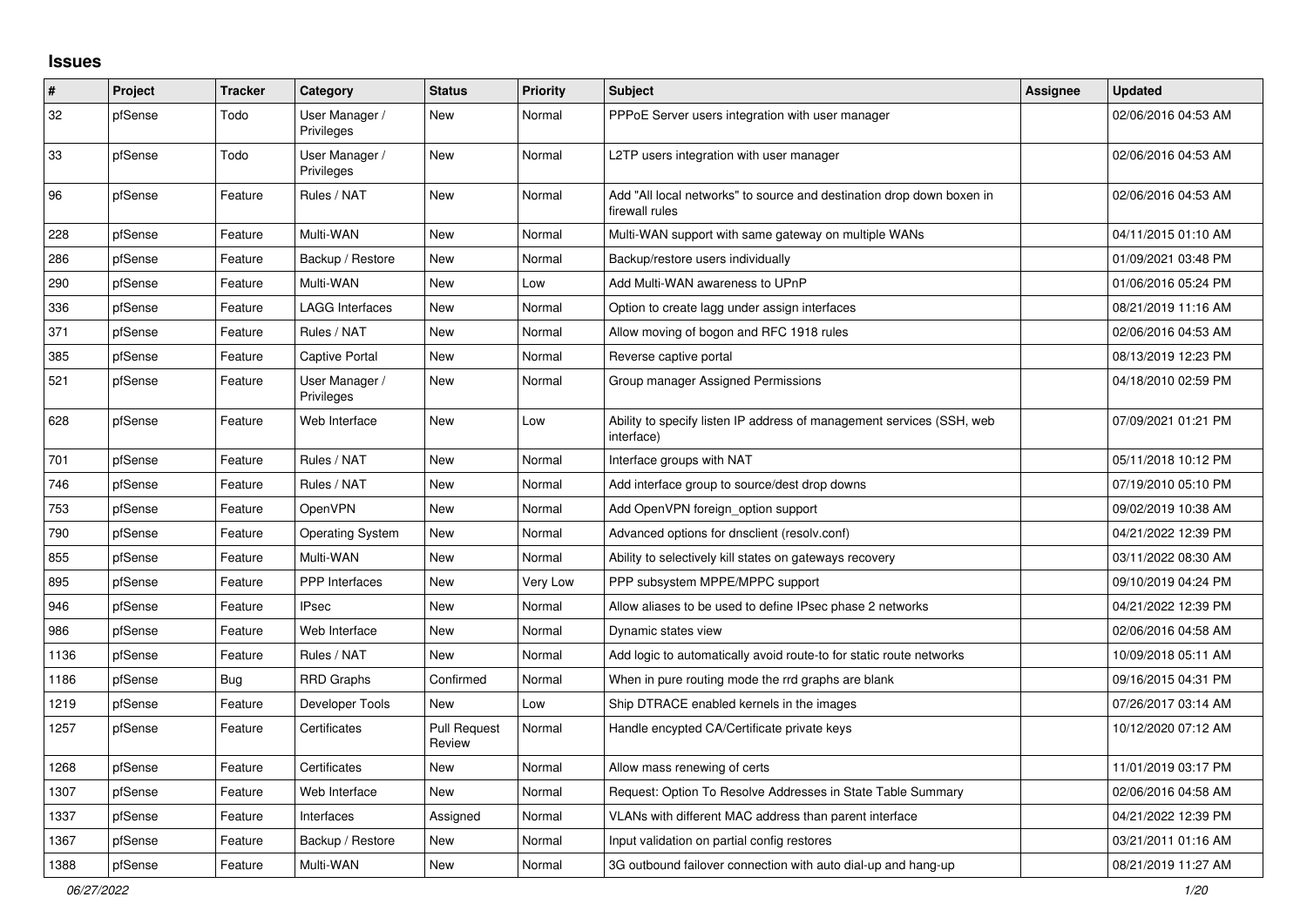| #    | Project             | <b>Tracker</b> | Category                            | <b>Status</b> | <b>Priority</b> | <b>Subject</b>                                                                                          | <b>Assignee</b> | <b>Updated</b>      |
|------|---------------------|----------------|-------------------------------------|---------------|-----------------|---------------------------------------------------------------------------------------------------------|-----------------|---------------------|
| 1434 | pfSense             | Feature        | OpenVPN                             | New           | Normal          | Radius Accounting in OpenVPN                                                                            |                 | 05/04/2013 03:06 PM |
| 1506 | pfSense             | Feature        | <b>Notifications</b>                | New           | Normal          | Notifications should spool                                                                              |                 | 05/05/2011 12:58 PM |
| 1521 | pfSense             | Todo           | Routing                             | New           | Normal          | Investigate FreeBSD route metric support for future versions                                            |                 | 05/12/2011 11:28 AM |
| 1574 | pfSense             | Feature        | User Manager /<br>Privileges        | New           | Normal          | Password quality enforcment.                                                                            |                 | 02/06/2016 04:15 AM |
| 1620 | pfSense<br>Packages | Bug            | Squid                               | New           | Normal          | Can't use transparent proxy when using bridge.                                                          |                 | 10/07/2021 04:19 AM |
| 1656 | pfSense             | Feature        | <b>Diagnostics</b>                  | New           | Normal          | Teach pfctl to kill states by port number                                                               |                 | 08/21/2019 09:55 AM |
| 1667 | pfSense             | Bug            | L <sub>2</sub> TP                   | New           | Normal          | L2TP server does not respond properly from a CARP VIP                                                   |                 | 12/11/2021 07:43 PM |
| 1683 | pfSense             | Feature        | Rules / NAT                         | New           | Normal          | PF scrub min-ttl option                                                                                 |                 | 09/23/2020 01:52 AM |
| 1738 | pfSense             | Bug            | Backup / Restore                    | New           | Very Low        | Restore fails when username in backup is not matching                                                   |                 | 12/11/2021 07:51 PM |
| 1813 | pfSense             | Bug            | Rules / NAT                         | Confirmed     | Normal          | Static routes on WAN interfaces overridden by route-to for<br>firewall-initiated traffic                |                 | 11/09/2016 02:06 PM |
| 1826 | pfSense             | Feature        | PPPoE Server                        | New           | Normal          | PPPoE server IPv6 support                                                                               |                 | 03/25/2022 04:25 PM |
| 1833 | pfSense             | Feature        | <b>PPTP</b>                         | New           | Normal          | PPTP type WAN IPv6 support                                                                              |                 | 08/20/2019 10:12 AM |
| 1848 | pfSense             | Bug            | <b>Traffic Shaper</b><br>(Limiters) | Confirmed     | Normal          | Limiters after policy routing has taken place do not behave correctly                                   |                 | 10/25/2014 09:18 PM |
| 1849 | pfSense             | Bug            | <b>Traffic Shaper</b><br>(ALTQ)     | New           | Normal          | Traffic shaper - By Queue view needs to show/use friendly inerface<br>names                             |                 | 01/10/2022 08:10 AM |
| 1883 | pfSense             | Feature        | <b>Traffic Shaper</b><br>(Limiters) | New           | Normal          | Diag > Limiter Info presentation enhancement                                                            |                 | 08/20/2019 03:46 PM |
| 1890 | pfSense             | Bug            | Translations                        | New           | Normal          | No gettext support in console scripts                                                                   |                 | 08/13/2019 12:24 PM |
| 1924 | pfSense             | Feature        | <b>Captive Portal</b>               | New           | Normal          | Ability of CP's allowed IP addresses to use aliases                                                     |                 | 07/26/2018 04:28 AM |
| 1935 | pfSense             | Feature        | Rules / NAT                         | New           | Normal          | Allow rule with max-src-conn-* options to make conditional use of<br>"overload <virusprot>"</virusprot> |                 | 10/07/2011 09:31 AM |
| 1937 | pfSense             | Feature        | Rules / NAT                         | New           | Normal          | Support for rule groupings                                                                              |                 | 08/20/2019 12:42 PM |
| 1940 | pfSense             | Todo           | Logging                             | New           | Normal          | Integrate rSyslogd                                                                                      |                 | 07/06/2018 02:11 PM |
| 1947 | pfSense             | Feature        | Rules / NAT                         | New           | Normal          | Option to kill all states when creating a block rule                                                    |                 | 08/20/2019 01:09 PM |
| 2024 | pfSense             | Feature        | Package System                      | New           | Normal          | RRD Graphs for packages                                                                                 |                 | 08/13/2019 12:24 PM |
| 2025 | pfSense             | Feature        | Captive Portal                      | New           | Normal          | Captive Portal: Easy accessible Logout page instead of Logout pop-up<br>window                          |                 | 02/06/2016 04:59 AM |
| 2042 | pfSense             | Bug            | <b>NAT Reflection</b>               | Confirmed     | Low             | NAT reflection doesn't apply to self-initiated traffic                                                  |                 | 01/21/2021 10:38 PM |
| 2049 | pfSense             | Feature        | Rules / NAT                         | New           | Normal          | Show Auto Generated Rules and Use them to turn features on/off when<br>applicable                       |                 | 08/20/2019 03:37 PM |
| 2099 | pfSense             | Todo           | CARP                                | New           | Normal          | Remove "queue" from CARP traffic                                                                        |                 | 01/19/2012 10:59 AM |
| 2117 | pfSense             | Feature        | Operating System                    | New           | Normal          | 6RD support for ISPs like Swisscom                                                                      |                 | 08/22/2014 10:40 AM |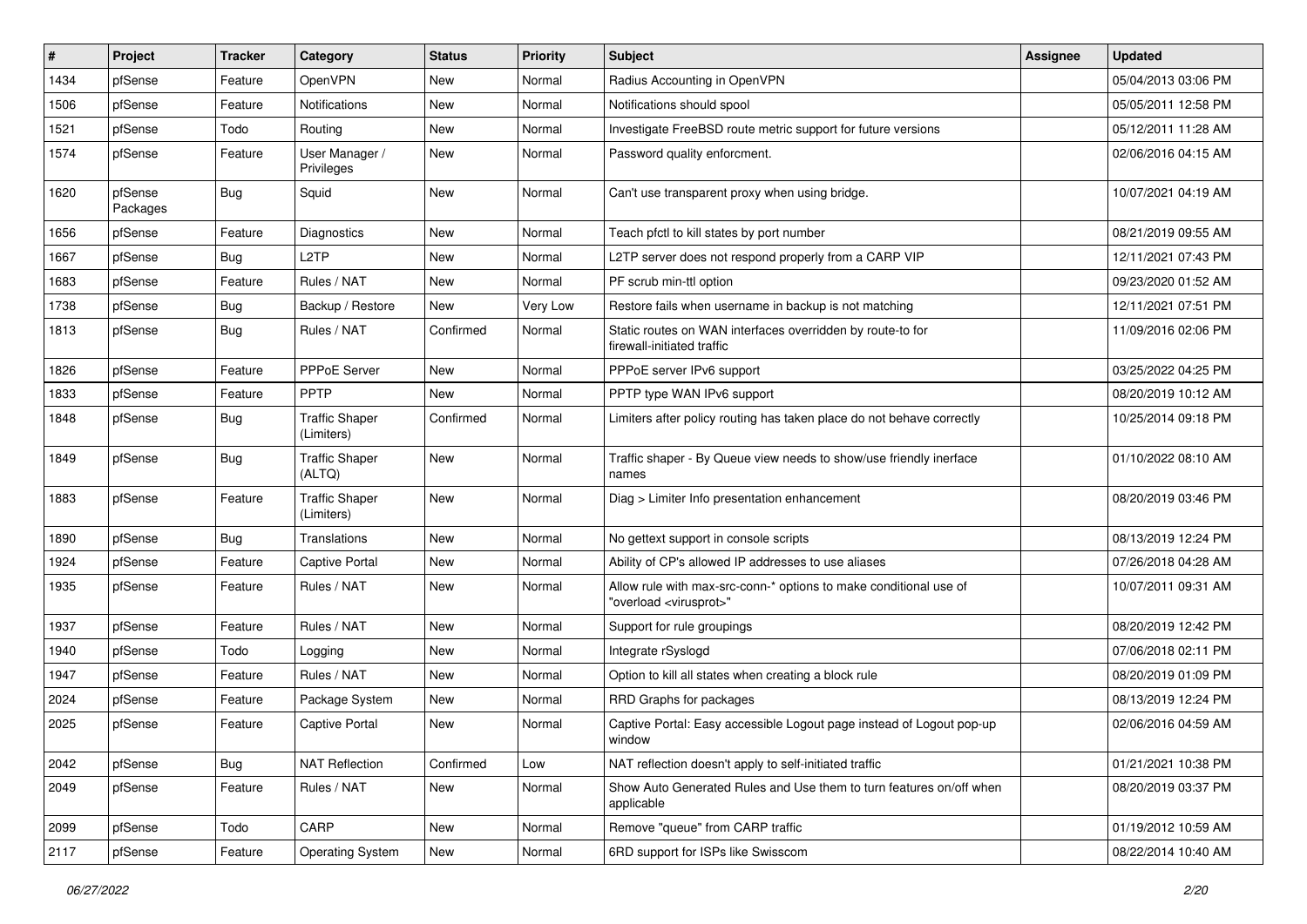| #    | Project | <b>Tracker</b> | Category                        | <b>Status</b> | <b>Priority</b> | <b>Subject</b>                                                                                                                     | Assignee | <b>Updated</b>      |
|------|---------|----------------|---------------------------------|---------------|-----------------|------------------------------------------------------------------------------------------------------------------------------------|----------|---------------------|
| 2138 | pfSense | Bug            | <b>RRD Graphs</b>               | New           | Normal          | RRD Wireless graph broken in BSS mode                                                                                              |          | 02/06/2016 04:59 AM |
| 2218 | pfSense | Feature        | CARP                            | New           | Normal          | Ability to delay CARP master status at boot time                                                                                   |          | 03/03/2021 11:57 AM |
| 2234 | pfSense | Bug            | Web Interface                   | Confirmed     | Low             | Status: Traffic Graph - only shows interface's subnet                                                                              |          | 01/15/2022 08:33 PM |
| 2276 | pfSense | Feature        | Certificates                    | New           | Normal          | Remote CRL fetch support                                                                                                           |          | 02/06/2016 04:14 AM |
| 2308 | pfSense | Bug            | <b>Traffic Shaper</b><br>(ALTQ) | New           | Normal          | HFSC WebUI doesn't check for "Bandwidth" setting                                                                                   |          | 12/04/2012 07:12 PM |
| 2315 | pfSense | Feature        | <b>Traffic Shaper</b><br>(ALTQ) | New           | Normal          | Traffic Shaper - Adaptive Bandwidth Management                                                                                     |          | 02/06/2016 05:07 AM |
| 2323 | pfSense | Feature        | DHCP (IPv4)                     | New           | Low             | GUI doesn't allow to configure DHCP server to serve IP addresses<br>belonging to subnets wich are not associated with an interface |          | 08/19/2019 10:27 AM |
| 2335 | pfSense | Bug            | <b>Operating System</b>         | New           | Normal          | IGMPProxy and CARP Results in System Instability Upon Reboot                                                                       |          | 07/19/2014 10:25 PM |
| 2357 | pfSense | Feature        | Interfaces                      | New           | Low             | Support Dual Stack Lite                                                                                                            |          | 05/13/2014 09:39 PM |
| 2358 | pfSense | Feature        | Rules / NAT                     | New           | Normal          | NAT64 Support                                                                                                                      |          | 04/16/2022 06:52 PM |
| 2367 | pfSense | Bug            | Rules / NAT                     | New           | Normal          | display negate rules in firewall rules php and evaluate when added                                                                 |          | 05/07/2012 06:11 PM |
| 2410 | pfSense | Feature        | <b>DNS Forwarder</b>            | New           | Normal          | Support name based aliasing via CNAMEs or some other mechanism.                                                                    |          | 12/11/2012 09:56 PM |
| 2443 | pfSense | Feature        | PPP Interfaces                  | New           | Normal          | Automatically start 3G usb interfaces upon plugin                                                                                  |          | 05/20/2012 05:37 PM |
| 2479 | pfSense | Feature        | Dashboard                       | New           | Normal          | Allow reordering of the traffic graphs on the dashboard                                                                            |          | 06/08/2012 04:13 PM |
| 2504 | pfSense | Feature        | <b>LAGG Interfaces</b>          | New           | Normal          | lagg enhancements                                                                                                                  |          | 01/08/2021 12:17 PM |
| 2545 | pfSense | Feature        | Captive Portal                  | New           | Low             | CaptivePortal: Custom "Re-authenticate every x minutes"                                                                            |          | 07/08/2012 05:21 PM |
| 2573 | pfSense | Feature        | Captive Portal                  | New           | Normal          | Captive Portal support of RADIUS POD (Packet of Disconnect)                                                                        |          | 10/17/2016 03:14 AM |
| 2593 | pfSense | Feature        | <b>XMLRPC</b>                   | New           | Normal          | sync NTPD, SNMP config between HA members                                                                                          |          | 01/14/2015 09:04 AM |
| 2676 | pfSense | Feature        | Rules / NAT                     | New           | Normal          | Reply-to option in firewall rule                                                                                                   |          | 05/05/2017 03:15 PM |
| 2771 | pfSense | Feature        | Rules / NAT                     | New           | Normal          | Add packet tracing simulator                                                                                                       |          | 08/13/2019 12:24 PM |
| 2774 | pfSense | Feature        | DHCP (IPv4)                     | New           | Normal          | Extend DHCP Pools code to allow using different subnets                                                                            |          | 08/19/2019 10:27 AM |
| 2963 | pfSense | Feature        | <b>Captive Portal</b>           | New           | Normal          | Captive Portal MAC authentication request                                                                                          |          | 08/22/2017 09:09 PM |
| 2965 | pfSense | Feature        | Rules / NAT                     | New           | Normal          | Mac Firewalling                                                                                                                    |          | 04/24/2013 12:02 PM |
| 2983 | pfSense | Feature        | DHCP (IPv4)                     | New           | Normal          | DHCPD: Add vendor-class-identifier and MAC-OIDs                                                                                    |          | 05/29/2020 09:24 PM |
| 3053 | pfSense | Feature        | Captive Portal                  | New           | Normal          | Automatically add DHCP static addresses to CP passthru-mac                                                                         |          | 06/21/2013 11:54 AM |
| 3087 | pfSense | Feature        | Web Interface                   | New           | Normal          | Setup Wizard does not include IPv6 options for interfaces                                                                          |          | 07/10/2013 06:19 PM |
| 3115 | pfSense | Feature        | Multi-WAN                       | New           | Normal          | Traffic shaping for multi WAN                                                                                                      |          | 12/07/2015 02:20 PM |
| 3162 | pfSense | Feature        | PPP Interfaces                  | New           | Low             | MLPPP Status of connections                                                                                                        |          | 08/20/2019 10:20 AM |
| 3185 | pfSense | Feature        | DHCP (IPv6)                     | New           | Normal          | Accommodate a DHCPv6 failover-like mechanism                                                                                       |          | 11/24/2017 10:44 AM |
| 3288 | pfSense | Feature        | Rules / NAT                     | New           | Normal          | Macros for Interface Networks on Outbound NAT rule Source drop-down                                                                |          | 08/21/2019 11:02 AM |
| 3312 | pfSense | Bug            | IPsec                           | New           | Normal          | Gateway on IPsec rules is not functional in pf                                                                                     |          | 01/28/2020 10:09 PM |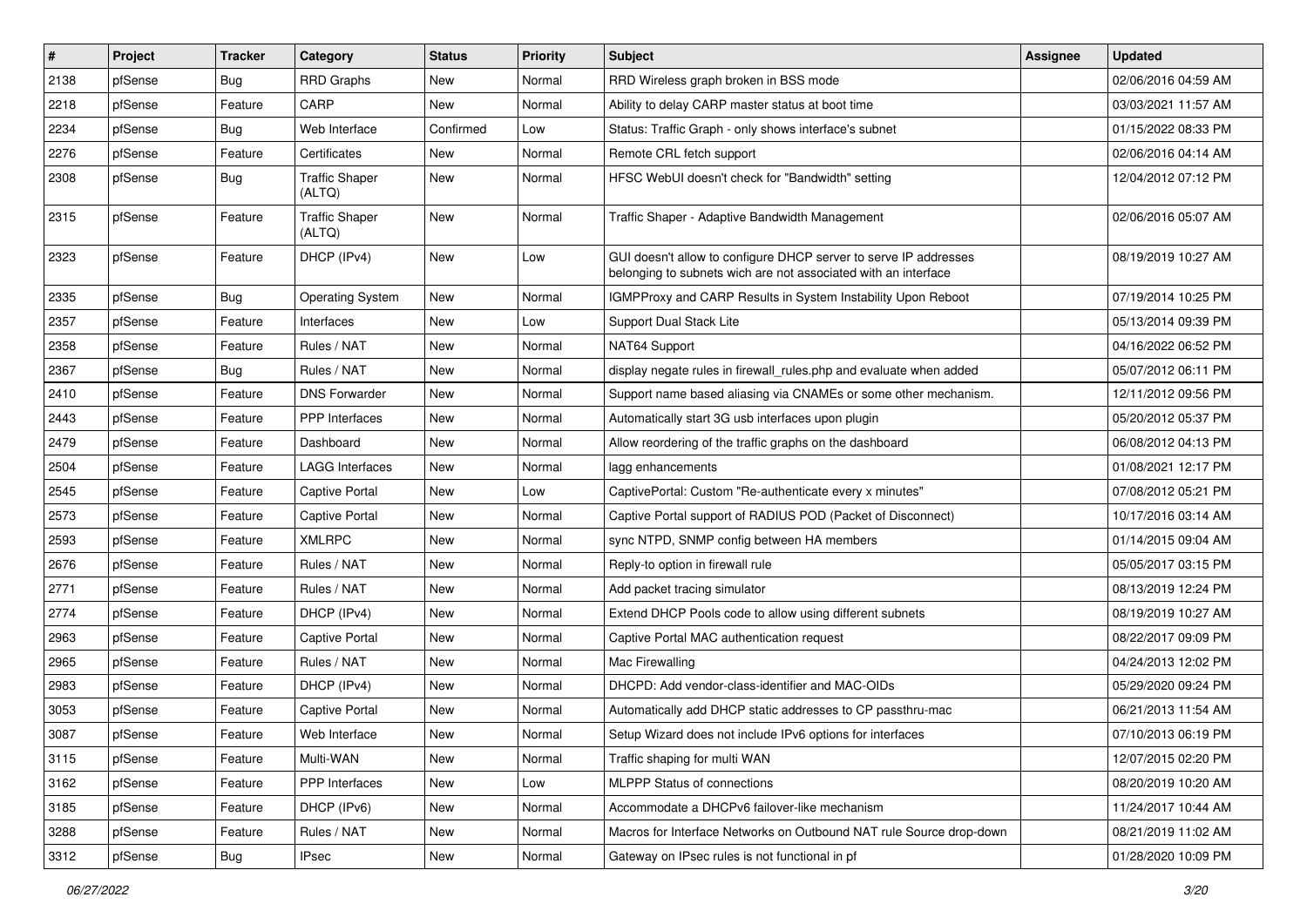| $\vert$ # | Project             | <b>Tracker</b> | Category                                 | <b>Status</b> | <b>Priority</b> | <b>Subject</b>                                                                               | <b>Assignee</b> | <b>Updated</b>      |
|-----------|---------------------|----------------|------------------------------------------|---------------|-----------------|----------------------------------------------------------------------------------------------|-----------------|---------------------|
| 3326      | pfSense             | Bug            | PPP Interfaces                           | <b>New</b>    | Normal          | IPv6 only PPPoE connection                                                                   |                 | 11/18/2013 09:37 AM |
| 3358      | pfSense             | Bug            | Package System                           | New           | Normal          | new version of <include file=""> is not required during reinstall all</include>              |                 | 12/26/2014 12:13 PM |
| 3382      | pfSense             | Bug            | <b>IGMP Proxy</b>                        | New           | Normal          | IGMPPROXY fails with more than 32 interfaces                                                 |                 | 07/12/2016 11:01 PM |
| 3387      | pfSense             | Feature        | Aliases / Tables                         | New           | Normal          | process_alias_urltable Frequency                                                             |                 | 08/21/2019 11:01 AM |
| 3404      | pfSense             | Bug            | DHCP (IPv4)                              | New           | Normal          | DHCP Server Fails to Start on Interfaces that are Slow to Come Online<br>During Boot         |                 | 02/11/2014 05:09 PM |
| 3411      | pfSense             | Bug            | Dashboard                                | <b>New</b>    | Low             | Interfaces and statistics dashboard widgets very slow with large numbers<br>of interfaces    |                 | 01/24/2014 02:09 AM |
| 3424      | pfSense<br>Packages | Feature        | New Package<br>Request                   | New           | Normal          | <b>SCEP</b> server                                                                           |                 | 08/13/2019 10:02 AM |
| 3465      | pfSense             | Bug            | <b>Traffic Shaper</b><br>(ALTQ)          | <b>New</b>    | Normal          | Editing Traffic Shaper queues causes status_queues.php error                                 |                 | 02/19/2014 01:53 AM |
| 3534      | pfSense             | Feature        | DHCP (IPv4)                              | <b>New</b>    | Normal          | DDNS using arbitrary zone primary                                                            |                 | 07/08/2014 11:40 AM |
| 3552      | pfSense             | Feature        | PPP Interfaces                           | <b>New</b>    | Normal          | Allow configuring link keep-alive value in PPP                                               |                 | 05/14/2014 10:26 AM |
| 3623      | pfSense             | Feature        | Package System                           | New           | Normal          | Allow each package to choose if it is restarted on interface events                          |                 | 04/26/2014 01:00 PM |
| 3652      | pfSense             | Feature        | OpenVPN                                  | New           | Normal          | OpenVPN - Dynamic IPv6 Tunnel Network                                                        |                 | 03/20/2019 09:50 AM |
| 3696      | pfSense             | Feature        | Backup / Restore                         | New           | Normal          | Multiple items backup/restore                                                                |                 | 06/06/2014 02:33 PM |
| 3697      | pfSense             | Feature        | Backup / Restore                         | New           | Normal          | New backup/restore area: Certificates                                                        |                 | 03/11/2017 11:30 AM |
| 3706      | pfSense             | Bug            | User Manager /<br>Privileges             | New           | Normal          | Permission order affects default page on limited accounts, but can't<br>reorder              |                 | 02/06/2016 04:10 AM |
| 3718      | pfSense             | Feature        | IPv6 Router<br>Advertisements<br>(RADVD) | New           | Normal          | radvd - enhancement proposal: ability to advertise routes and some fixes<br>patches attached |                 | 03/22/2020 02:59 PM |
| 3771      | pfSense             | Bug            | DHCP (IPv4)                              | New           | Normal          | Webinterface and dhcpdcrashes with 500+ static leases                                        |                 | 08/21/2019 09:26 AM |
| 3793      | pfSense             | Feature        | Rules / NAT                              | New           | Normal          | Enable external authentication support for rules                                             |                 | 08/05/2014 01:09 PM |
| 3796      | pfSense             | Bug            | Diagnostics                              | Confirmed     | Normal          | States summary fails and is very slow with large state tables                                |                 | 12/11/2021 08:03 PM |
| 3859      | pfSense             | Feature        | Gateway Monitoring                       | New           | Low             | Make it possible to set the source IP address for gateway monitoring                         |                 | 11/06/2016 10:12 PM |
| 3862      | pfSense             | Feature        | <b>IGMP Proxy</b>                        | New           | Normal          | Allow configuration of IGMP proxy's 'quickleave' parameter from the web<br>interface         |                 | 04/05/2016 03:24 AM |
| 3882      | pfSense             | Feature        | Web Interface                            | New           | Normal          | Add OUI database to the base system, remove dependency on nmap                               |                 | 03/08/2018 06:44 PM |
| 3889      | pfSense             | Bug            | <b>XML Parser</b>                        | Confirmed     | Low             | Non relevant changes in config.xml                                                           |                 | 08/13/2019 12:23 PM |
| 3895      | pfSense             | Feature        | Configuration<br>Backend                 | <b>New</b>    | Normal          | Timeout for "Apply change"                                                                   |                 | 01/25/2021 08:07 AM |
| 3899      | pfSense             | Feature        | Web Interface                            | New           | Normal          | Add feature to allow reordering of <package> items in config.xml</package>                   |                 | 09/27/2014 04:40 PM |
| 3943      | pfSense             | Feature        | <b>Operating System</b>                  | <b>New</b>    | Low             | pf - divert-reply not implemented (usefull for haproxy)                                      |                 | 10/16/2014 06:42 PM |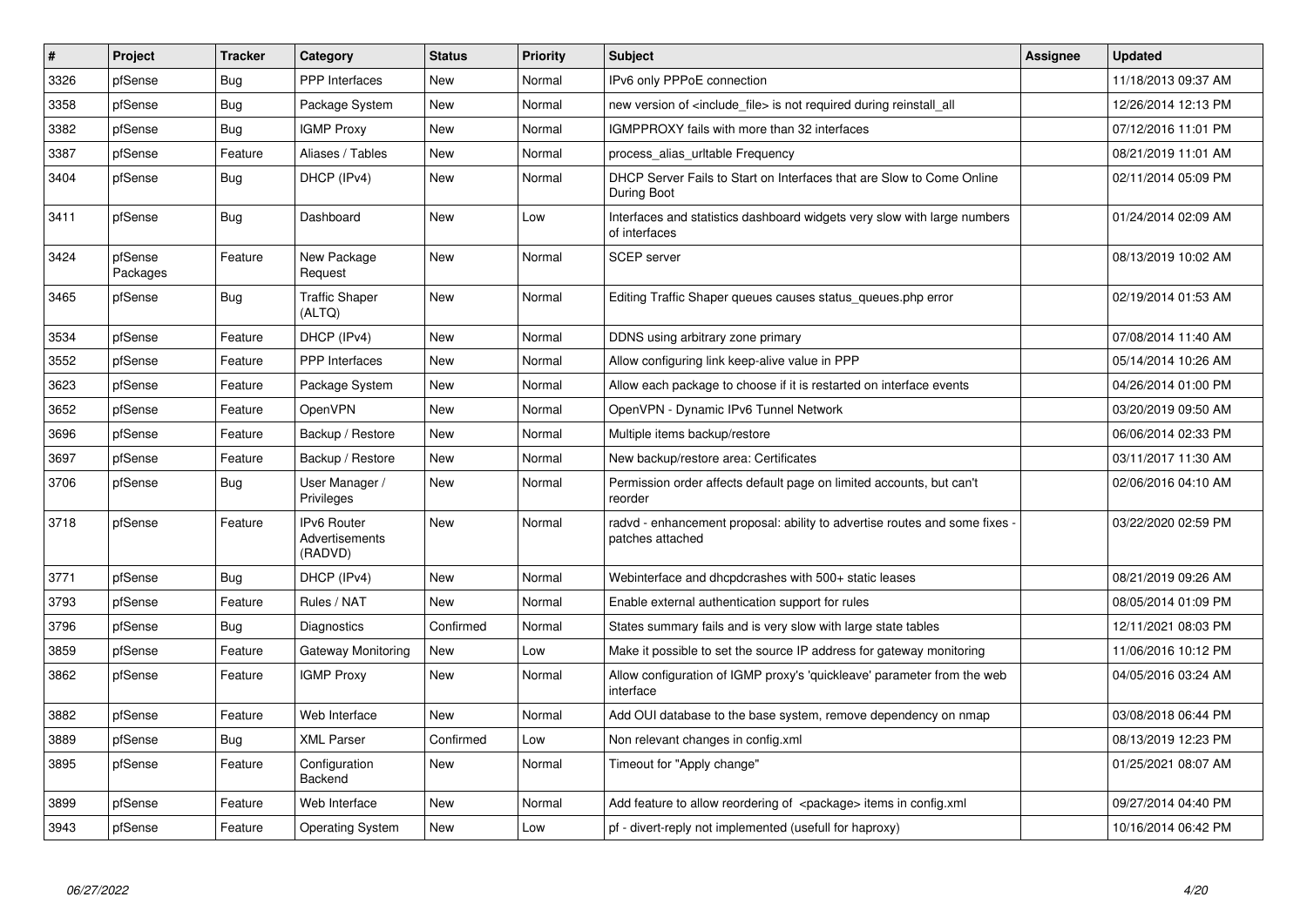| #    | Project             | <b>Tracker</b> | Category                                        | <b>Status</b> | <b>Priority</b> | <b>Subject</b>                                                                        | Assignee | <b>Updated</b>      |
|------|---------------------|----------------|-------------------------------------------------|---------------|-----------------|---------------------------------------------------------------------------------------|----------|---------------------|
| 3962 | pfSense<br>Packages | Bug            | ladvd                                           | Confirmed     | Normal          | LADVD interface handling issues with lagg and bridge                                  |          | 12/05/2016 01:59 PM |
| 4010 | pfSense             | Feature        | <b>OpenVPN</b>                                  | New           | Normal          | OpenVPN always loads engines available on openssl                                     |          | 07/08/2016 10:29 PM |
| 4061 | pfSense             | Bug            | DHCP (IPv4)                                     | Confirmed     | Normal          | dhcpd doesn't send client-hostname to peer, breaking DHCP lease<br>registrations w/HA |          | 02/24/2017 08:58 PM |
| 4098 | pfSense             | Feature        | Authentication                                  | New           | Normal          | Add option to force a password change on login                                        |          | 08/21/2019 10:31 AM |
| 4128 | pfSense             | Feature        | Notifications                                   | New           | Normal          | Email notification webgui configuration                                               |          | 11/18/2021 12:48 PM |
| 4154 | pfSense             | Bug            | User Manager /<br>Privileges                    | Confirmed     | Normal          | RADIUS authentication not working over IPv6                                           |          | 04/21/2022 12:39 PM |
| 4165 | pfSense             | Feature        | Rules / NAT                                     | New           | Low             | Allow for security zones when defining interfaces and firewall rules.                 |          | 02/06/2016 04:35 AM |
| 4195 | pfSense             | Feature        | Aliases / Tables                                | New           | Low             | Aliases: sections                                                                     |          | 08/21/2019 11:01 AM |
| 4234 | pfSense             | Feature        | IPsec                                           | Assigned      | Low             | allow for strict user <> cn validation of mobile ipsec users when using<br>rsa+xauth  |          | 01/24/2017 06:11 AM |
| 4242 | pfSense             | Feature        | Authentication                                  | New           | Normal          | Two Factor or OTP Authentication for Admin Interface                                  |          | 01/04/2022 12:07 PM |
| 4265 | pfSense             | Feature        | UPnP/NAT-PMP                                    | New           | Normal          | UPNP allow use of alias and schedule                                                  |          | 08/20/2019 02:57 PM |
| 4292 | pfSense             | Feature        | <b>RRD Graphs</b>                               | New           | Normal          | Show 95th Percentile for IPv6 Traffic in RRD Graphs                                   |          | 01/25/2015 02:24 PM |
| 4345 | pfSense             | Bug            | <b>Operating System</b>                         | Confirmed     | Normal          | Traffic Shaping doesn't work with Xen netfront driver                                 |          | 12/31/2021 05:30 PM |
| 4374 | pfSense             | Feature        | Notifications                                   | New           | Low             | Add timestamps to notification e-mails                                                |          | 02/05/2015 12:43 AM |
| 4428 | pfSense             | Bug            | Interfaces                                      | Confirmed     | Normal          | Setting media option on em(4) leads to infinite link cycling                          |          | 07/06/2016 12:45 AM |
| 4456 | pfSense             | Feature        | Diagnostics                                     | New           | Normal          | Packet capture additional filtering options                                           |          | 08/20/2019 03:30 PM |
| 4467 | pfSense             | Bug            | <b>Traffic Shaper</b><br>(ALTQ)                 | New           | Normal          | Traffic Graphs shows wrong throughput when traffic shaping enabled                    |          | 02/23/2015 05:31 PM |
| 4470 | pfSense             | Feature        | <b>IPv6 Router</b><br>Advertisements<br>(RADVD) | New           | Normal          | RA page in GUI                                                                        |          | 08/20/2019 12:20 PM |
| 4472 | pfSense             | Feature        | Build / Release                                 | <b>New</b>    | Normal          | Cryptographically sign every (sub-)release                                            |          | 08/13/2019 12:53 PM |
| 4474 | pfSense             | Bug            | Package System                                  | Confirmed     | Normal          | IP address change triggers reload of all packages                                     |          | 02/13/2017 07:21 AM |
| 4499 | pfSense             | Feature        | LAGG Interfaces                                 | New           | Normal          | pfSense LAGG interfaces; unable to set speed and duplex for member<br>interfaces.     |          | 08/21/2019 11:16 AM |
| 4500 | pfSense             | Bug            | UPnP/NAT-PMP                                    | Confirmed     | Normal          | Some miniupnp port mappings are not displayed in the Status page                      |          | 04/25/2022 12:49 PM |
| 4501 | pfSense             | Feature        | Notifications                                   | New           | Normal          | Allow email report to send multiple destination                                       |          | 02/06/2016 04:07 AM |
| 4503 | pfSense<br>Packages | Feature        | New Package<br>Request                          | New           | Normal          | GNUGateKeeper H.323 Proxy Package                                                     |          | 08/27/2019 02:54 AM |
| 4506 | pfSense<br>Packages | Feature        | FreeRADIUS                                      | New           | Normal          | FreeRADIUS groups/hunt groups                                                         |          | 03/10/2015 08:51 PM |
| 4591 | pfSense             | Feature        | <b>IPsec</b>                                    | New           | Normal          | IPSec Failover Support for IP Addresses instead of Dynamic DNS /<br>Failover Group    |          | 09/04/2020 12:17 AM |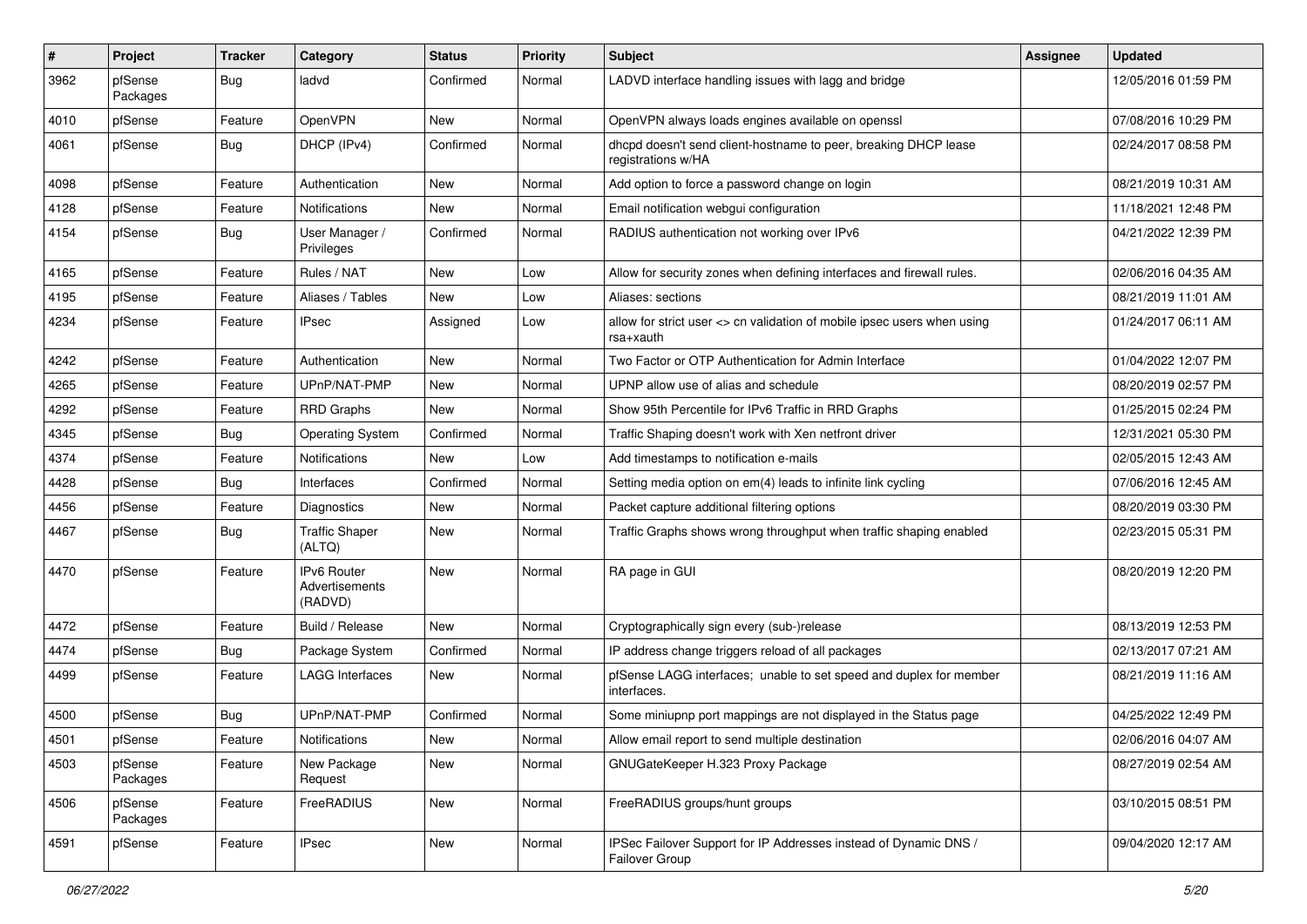| #    | Project             | <b>Tracker</b> | Category            | <b>Status</b> | <b>Priority</b> | <b>Subject</b>                                                                                                  | <b>Assignee</b> | <b>Updated</b>      |
|------|---------------------|----------------|---------------------|---------------|-----------------|-----------------------------------------------------------------------------------------------------------------|-----------------|---------------------|
| 4604 | pfSense             | Bug            | <b>NTPD</b>         | New           | Normal          | NTP time server entries may or may not work, depending upon interfaces<br>selected when configuring NTP service |                 | 12/11/2021 07:59 PM |
| 4628 | pfSense             | Feature        | Web Interface       | New           | Normal          | Add GUI to manage loader tunables (e.g. loader.conf.local)                                                      |                 | 09/16/2015 04:28 PM |
| 4646 | pfSense             | Feature        | Dashboard           | New           | Normal          | Recover valuable vertical screen real estate in dashboard                                                       |                 | 04/20/2015 07:46 PM |
| 4680 | pfSense             | Bug            | <b>DHCP Relay</b>   | New           | Normal          | DHCP relay does not work with DHCP server on other end of OpenVPN<br>tunnel                                     |                 | 05/05/2015 06:55 PM |
| 4681 | pfSense             | Feature        | Backup / Restore    | New           | Normal          | AutoConfigBackup make a way to easily download a saved backup                                                   |                 | 08/16/2019 12:46 PM |
| 4688 | pfSense             | Feature        | <b>IPsec</b>        | New           | Normal          | Missing TFC Traffic Flow Confidentiality support                                                                |                 | 11/15/2021 12:27 PM |
| 4707 | pfSense             | Feature        | Rules / NAT         | New           | Normal          | Can't override block port 0 rules in filter.inc                                                                 |                 | 08/13/2019 12:53 PM |
| 4724 | pfSense             | Feature        | Captive Portal      | New           | Low             | Captive Portal Status Add Client Hostname                                                                       |                 | 05/22/2015 08:38 AM |
| 4740 | pfSense             | Bug            | <b>Wireless</b>     | New           | Normal          | Intel wireless kernel panic in infrastructure mode with WPA                                                     |                 | 11/13/2020 08:38 AM |
| 4776 | pfSense             | Feature        | <b>Wireless</b>     | New           | Normal          | Add 802.1x dynamic vlan support                                                                                 |                 | 10/02/2020 07:42 AM |
| 4798 | pfSense             | Feature        | <b>DNS Resolver</b> | New           | Normal          | Make host and domain overrides available to both DNS Resolver and<br><b>DNS Forwarder</b>                       |                 | 06/29/2015 02:14 AM |
| 4845 | pfSense             | Bug            | CARP                | Confirmed     | High            | CARP preemption doesn't switch to backup where connectivity between<br>systems is lost but not NIC link         |                 | 07/28/2015 07:55 AM |
| 4899 | pfSense             | Feature        | DHCP (IPv4)         | New           | Normal          | Additional BOOTP/DHCP Options should allow a force option                                                       |                 | 01/02/2018 02:24 PM |
| 4914 | pfSense             | Feature        | Diagnostics         | New           | Low             | <b>Packet Capture Settings</b>                                                                                  |                 | 08/20/2019 08:51 AM |
| 4928 | pfSense<br>Packages | Feature        | squidquard          | New           | Normal          | Surftool - New Package to turn squidguard groups(/acls) on or off                                               |                 | 08/13/2019 09:57 AM |
| 4989 | pfSense             | Feature        | <b>IPsec</b>        | New           | Normal          | Allow all valid strongswan remote gateway options in gui                                                        |                 | 08/20/2015 02:57 PM |
| 4997 | pfSense             | Feature        | Rules / NAT         | New           | Normal          | Add setting option to choose default log action for new firewall rules                                          |                 | 08/20/2019 03:29 PM |
| 5074 | pfSense             | Feature        | Upgrade             | New           | Normal          | Standard release notes URLs to facilitate GUI viewing before upgrade                                            |                 | 04/21/2022 12:39 PM |
| 5075 | pfSense             | Bug            | Rules / NAT         | Confirmed     | Normal          | pf errors that don't return a line number on first line don't file notice                                       |                 | 09/01/2015 06:42 PM |
| 5080 | pfSense             | Feature        | DHCP (IPv4)         | New           | Normal          | Settings tab under Services>DHCP Server                                                                         |                 | 08/13/2019 12:53 PM |
| 5091 | pfSense             | Bug            | Rules / NAT         | Confirmed     | Very Low        | In rule creation destination ports fields (from and to) are too small to read<br>ports aliases names            |                 | 01/07/2020 07:48 AM |
| 5174 | pfSense<br>Packages | Feature        | <b>NRPE</b>         | New           | Normal          | nrpe: check sensors doesnt work, missing Imsensors                                                              |                 | 11/15/2015 12:49 AM |
| 5253 | pfSense             | Bug            | PPP Interfaces      | New           | Normal          | 3gstats.php 100% CPU                                                                                            |                 | 01/08/2022 05:02 PM |
| 5306 | pfSense             | <b>Bug</b>     | Package System      | New           | Normal          | textarea fields should have linebreaks sanitized automatically on save                                          |                 | 03/03/2017 04:15 AM |
| 5307 | pfSense             | Feature        | <b>RRD Graphs</b>   | New           | Low             | Add logarithmic scale option to RRD graphs                                                                      |                 | 10/14/2015 07:37 AM |
| 5331 | pfSense             | Feature        | IPsec               | New           | Normal          | IPSec table for tuning strongswan.conf                                                                          |                 | 05/05/2021 12:10 AM |
| 5355 | pfSense             | <b>Bug</b>     | <b>IPsec</b>        | New           | High            | on Dynamic WAN IP (DHCP Client) it takes 10 minutes before Phase1<br>reconnects                                 |                 | 07/08/2016 10:29 PM |
| 5360 | pfSense             | Feature        | UPnP/NAT-PMP        | New           | Normal          | Add possibility to configure independent "UPnP & NAT-PMP" instances                                             |                 | 10/31/2015 04:25 AM |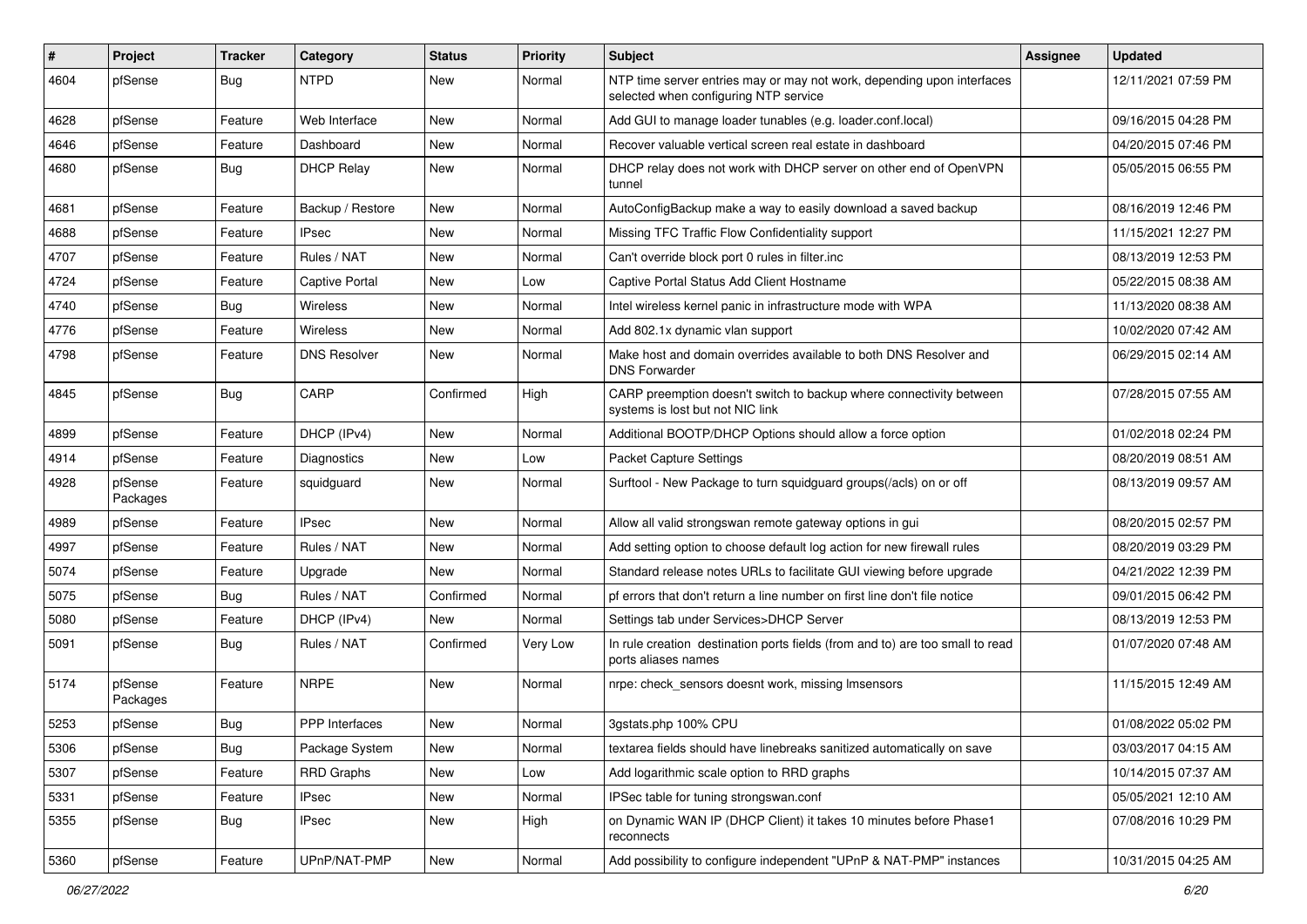| $\#$ | Project             | <b>Tracker</b> | Category                        | <b>Status</b> | Priority | <b>Subject</b>                                                                                               | Assignee | <b>Updated</b>      |
|------|---------------------|----------------|---------------------------------|---------------|----------|--------------------------------------------------------------------------------------------------------------|----------|---------------------|
| 5413 | pfSense             | Bug            | <b>DNS Resolver</b>             | Confirmed     | High     | Incorrect Handling of Unbound Resolver [service restarts, cache loss,<br>DNS service interruption]           |          | 06/19/2022 11:11 PM |
| 5445 | pfSense             | Todo           | Web Interface                   | New           | Normal   | Improve banner for "background activity"                                                                     |          | 02/06/2016 04:43 AM |
| 5469 | pfSense             | Bug            | Package System                  | Confirmed     | Low      | package.dtd XSD schema is a piece of pathetic, useless, unmaintained<br>junk                                 |          | 11/22/2015 06:26 AM |
| 5474 | pfSense             | Feature        | Interfaces                      | New           | Normal   | Add 802.1x configuration to wired interfaces.                                                                |          | 03/16/2016 04:32 PM |
| 5510 | pfSense             | Feature        | Package System                  | New           | Normal   | Need a simple way to enable/disable package-installed services                                               |          | 04/21/2022 12:39 PM |
| 5525 | pfSense             | Feature        | OpenVPN                         | New           | Normal   | Add static routes for OpenVPN client remote peer addresses when using<br>non-default WANs                    |          | 11/25/2015 08:44 AM |
| 5556 | pfSense             | Feature        | Diagnostics                     | New           | Normal   | No error when downloading non-existing file on Diagnostics/Execute                                           |          | 08/20/2019 03:43 PM |
| 5567 | pfSense             | Feature        | Dashboard                       | New           | Low      | CARP status widget does not update in real time                                                              |          | 08/20/2019 03:33 PM |
| 5619 | pfSense             | Feature        | <b>Operating System</b>         | New           | Normal   | Curl with ARES support                                                                                       |          | 08/13/2019 02:56 PM |
| 5629 | pfSense             | Bug            | <b>IPsec</b>                    | New           | Normal   | Allow for IPsec configuration using certs without a CA                                                       |          | 12/31/2021 05:21 PM |
| 5646 | pfSense<br>Packages | Feature        | Squid                           | New           | Normal   | Squid3 package Authentication Method: Kerberos/AD                                                            |          | 02/18/2019 05:34 PM |
| 5652 | pfSense             | Bug            | Authentication                  | New           | Normal   | Radius IETF Class Group Assignment - Incorrect Standard                                                      |          | 08/13/2019 01:39 PM |
| 5658 | pfSense             | Bug            | <b>Captive Portal</b>           | Confirmed     | Low      | Files with the same name cannot be uploaded to multiple captive portal<br>zones                              |          | 12/18/2015 07:19 PM |
| 5735 | pfSense             | Feature        | Aliases / Tables                | New           | Very Low | Automaticaly add DHCP leases to alias list or make it readable in selected<br>fields                         |          | 08/21/2019 11:01 AM |
| 5751 | pfSense<br>Packages | Bug            | squidguard                      | New           | Normal   | SquidGuard target categories not saved when long "Domain List" is<br>provided                                |          | 01/10/2016 08:55 AM |
| 5786 | pfSense             | Bug            | Web Interface                   | <b>New</b>    | Normal   | Check WebConfigurator port for conflicts                                                                     |          | 04/21/2022 12:39 PM |
| 5791 | pfSense             | Bug            | Rules / NAT                     | Confirmed     | Normal   | tftp-proxy functionality is easilly broken by unrelated rules                                                |          | 07/10/2016 12:24 AM |
| 5813 | pfSense             | Feature        | <b>Traffic Shaper</b><br>(ALTQ) | New           | Normal   | Replacement of layer7 filter                                                                                 |          | 02/18/2017 05:08 PM |
| 5825 | pfSense             | Feature        | Authentication                  | New           | Normal   | Allow EAP-RADIUS for authentication servers                                                                  |          | 08/21/2019 10:32 AM |
| 5835 | pfSense             | Feature        | OpenVPN                         | New           | Very Low | Improve OpenVPN client gateway detection in edge cases where the<br>remote does not send gateway information |          | 03/20/2016 12:29 AM |
| 5849 | pfSense             | Bug            | CARP                            | New           | Normal   | Routing fail on CARP IPsec                                                                                   |          | 12/18/2021 04:41 PM |
| 5850 | pfSense             | Feature        | User Manager /<br>Privileges    | New           | Normal   | Limit "WebCfg - System: User Manager page" privilege to non-admins<br>and non-admin groups                   |          | 02/19/2017 10:04 AM |
| 5887 | pfSense             | <b>Bug</b>     | Interfaces                      | Confirmed     | Normal   | hardware offloading applyflags sets/unsets most values when already<br>set correctly                         |          | 07/06/2016 03:31 PM |
| 5902 | pfSense             | Todo           | Configuration<br>Backend        | New           | Normal   | Use a common place for default values                                                                        |          | 08/13/2019 12:53 PM |
| 5950 | pfSense             | Feature        | DHCP (IPv6)                     | New           | Normal   | DHCPv6 Server support for PD of PD-obtained networks                                                         |          | 03/04/2016 03:04 AM |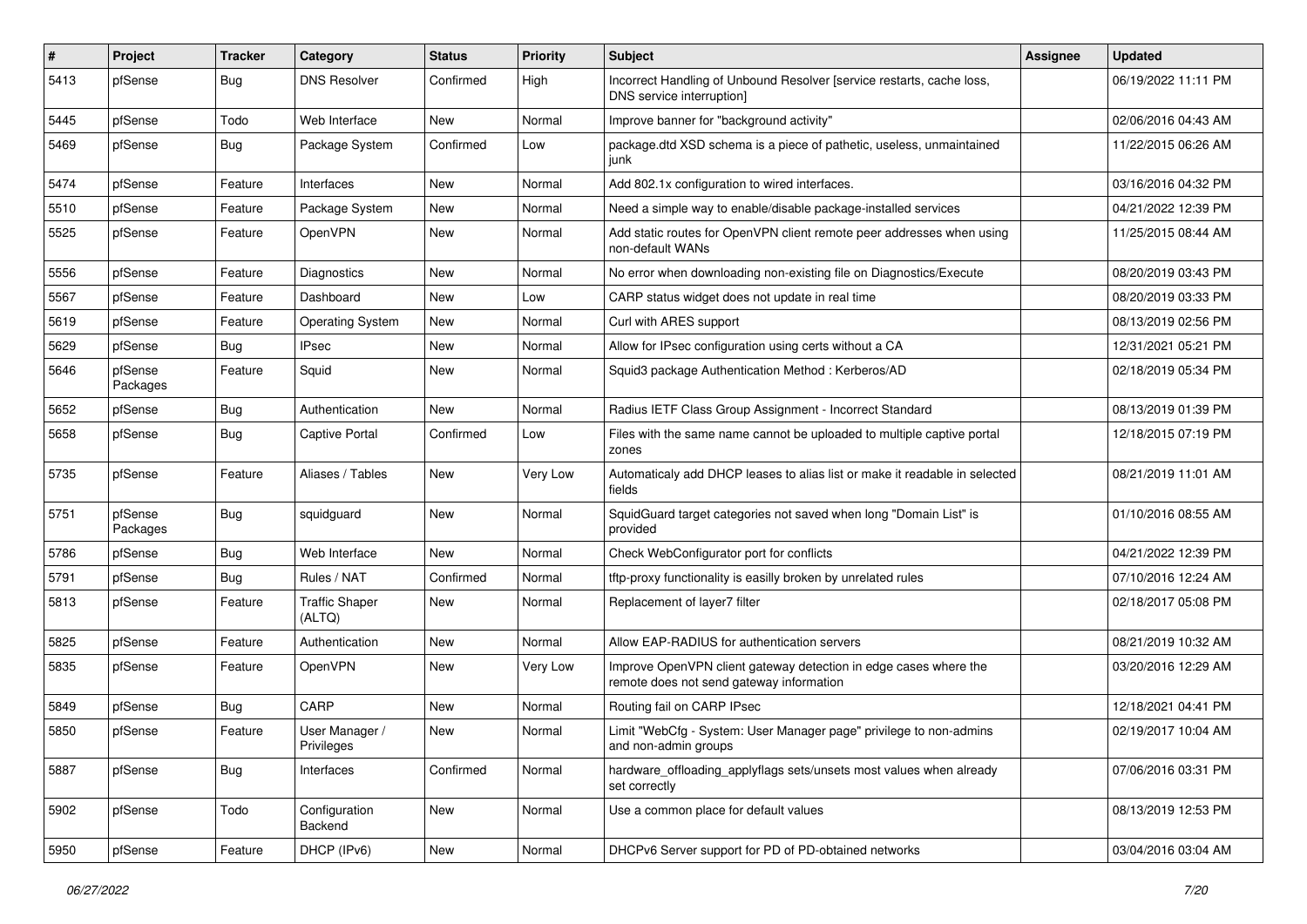| ∦    | Project             | <b>Tracker</b> | Category                                        | <b>Status</b> | Priority | <b>Subject</b>                                                                                        | <b>Assignee</b> | <b>Updated</b>      |
|------|---------------------|----------------|-------------------------------------------------|---------------|----------|-------------------------------------------------------------------------------------------------------|-----------------|---------------------|
| 6011 | pfSense             | Bug            | Web Interface                                   | Confirmed     | Low      | IPv6 link local fails HTTP REFERER check                                                              |                 | 09/04/2016 09:57 AM |
| 6022 | pfSense<br>Packages | Feature        | New Package<br>Request                          | <b>New</b>    | Normal   | Consider MLVPN for bonded VPN                                                                         |                 | 01/30/2021 05:24 PM |
| 6029 | pfSense             | Bug            | <b>XML Parser</b>                               | <b>New</b>    | Normal   | Unhelpful error messages in xmlparse*.inc and generally                                               |                 | 08/13/2019 12:52 PM |
| 6038 | pfSense             | Feature        | Interfaces                                      | New           | Normal   | Add ability to configure which interface is chosen for defining hostname IP<br>in /etc/hosts          |                 | 07/07/2017 09:56 AM |
| 6051 | pfSense             | Bug            | DHCP (IPv6)                                     | <b>New</b>    | Normal   | DHCPv6 Client Failure for additional WAN Address causes<br>2-seconds-service-restart-loop             |                 | 12/03/2020 01:08 AM |
| 6055 | pfSense             | Bug            | Package System                                  | Confirmed     | Low      | Menu items may remain from packages no longer installed                                               |                 | 06/18/2021 08:46 PM |
| 6083 | pfSense<br>Packages | Bug            | Squid                                           | <b>New</b>    | Normal   | Suqid Realtime Monitor / Squid Cache Table not diplaying correctly                                    |                 | 12/06/2016 07:25 AM |
| 6103 | pfSense             | Feature        | <b>DNS Resolver</b>                             | <b>New</b>    | Normal   | DNS Resolver Outgoing Interfaces should be able to use Gateway<br>Groups                              |                 | 10/21/2019 08:02 AM |
| 6176 | pfSense<br>Packages | Feature        | OpenVPN Client<br>Export                        | New           | Normal   | Privilege for OpenVPN Client Export                                                                   |                 | 10/05/2020 07:33 AM |
| 6186 | pfSense             | Bug            | Services                                        | <b>New</b>    | Normal   | race conditions in service startup                                                                    |                 | 04/21/2022 12:39 PM |
| 6207 | pfSense             | Feature        | Rules / NAT                                     | New           | Normal   | Please, add "THIS IF broadcast" Macro for use in firewall rules                                       |                 | 08/21/2019 11:01 AM |
| 6213 | pfSense             | Feature        | <b>IPsec</b>                                    | New           | Normal   | IPSEC: IPV4/IPV6 dual-interface-stack support for Mobile IKE                                          |                 | 04/20/2016 07:48 AM |
| 6215 | pfSense             | Feature        | Web Interface                                   | New           | Normal   | Create consistent UI for admin access security                                                        |                 | 04/20/2016 03:05 PM |
| 6228 | pfSense             | Feature        | <b>Operating System</b>                         | New           | Normal   | Please provide a means for IGMPv3 and MLDv2 support                                                   |                 | 05/20/2020 03:21 PM |
| 6255 | pfSense             | Bug            | <b>PPP</b> Interfaces                           | Confirmed     | Low      | PPP Country/Provider/Plan configuration not saved                                                     |                 | 04/25/2016 07:15 PM |
| 6283 | pfSense             | Feature        | DHCP (IPv6)                                     | New           | Normal   | Register DHCPv6 leases with DNS resolver                                                              |                 | 08/21/2019 10:48 AM |
| 6289 | pfSense             | Bug            | Interfaces                                      | New           | Normal   | IPv6 address not given to track6 interfaces on create                                                 |                 | 12/30/2021 04:17 AM |
| 6321 | pfSense             | Bug            | L <sub>2</sub> TP                               | New           | Normal   | Problem with connecting I2tp over ipsec from android and windows                                      |                 | 11/13/2020 11:01 AM |
| 6332 | pfSense             | Todo           | Web Interface                                   | New           | Normal   | Upgrade encryption options to cover current range of recommendations                                  |                 | 08/13/2019 02:34 PM |
| 6361 | pfSense             | Bug            | Web Interface                                   | <b>New</b>    | Low      | Responsive Mobile Menu issue                                                                          |                 | 05/16/2016 12:09 PM |
| 6362 | pfSense             | Bug            | DHCP (IPv4)                                     | Confirmed     | Normal   | DHCP Client ID not used                                                                               |                 | 07/09/2021 06:30 AM |
| 6370 | pfSense             | Bug            | IPsec                                           | Confirmed     | Normal   | IPSEC bound to WAN gateway group and Dynamic DNS doesn't to fail<br>back tunnel to WAN on DDNS update |                 | 08/31/2021 07:38 AM |
| 6386 | pfSense             | Bug            | <b>IPv6 Router</b><br>Advertisements<br>(RADVD) | <b>New</b>    | Low      | Switching Router Advertisements to disabled should broadcast IP<br>Removal messages                   |                 | 05/22/2016 10:44 PM |
| 6390 | pfSense             | Todo           | Dashboard                                       | New           | Low      | Autoscale from Traffic Graph not correct size (big graphs)                                            |                 | 05/23/2016 01:38 PM |
| 6398 | pfSense             | <b>Bug</b>     | Configuration<br>Backend                        | New           | Normal   | If config cannot be loaded due to corruption or bug, it isn't handled<br>gracefully (just stops)      |                 | 08/13/2019 01:23 PM |
| 6412 | pfSense             | Feature        | <b>Operating System</b>                         | New           | Normal   | Add includedir directive for /var/etc/xinet.d to xinetd configuration                                 |                 | 08/13/2019 01:23 PM |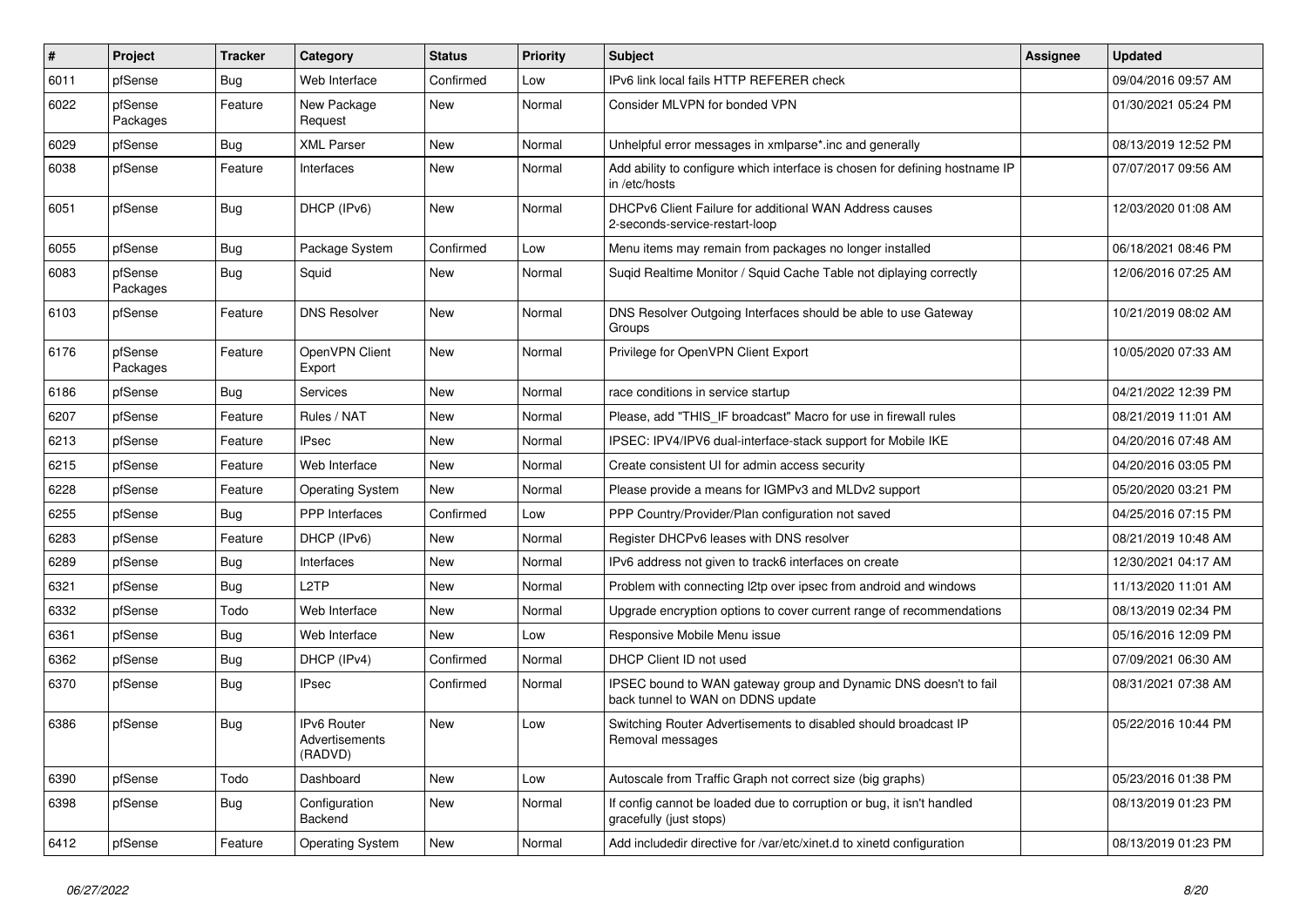| #    | Project             | <b>Tracker</b> | Category                                 | <b>Status</b> | <b>Priority</b> | Subject                                                                                       | Assignee | <b>Updated</b>      |
|------|---------------------|----------------|------------------------------------------|---------------|-----------------|-----------------------------------------------------------------------------------------------|----------|---------------------|
| 6430 | pfSense             | Bug            | <b>DNS Resolver</b>                      | Confirmed     | Low             | pfsense should sanity-check hostnames when copying from dhcpd.leases<br>to /etc/hosts         |          | 08/13/2019 01:23 PM |
| 6457 | pfSense             | Feature        | Installer                                | New           | Normal          | Allow ability to configure AWS EC2 AMI via userdata                                           |          | 09/21/2020 02:54 PM |
| 6469 | pfSense             | Feature        | Console Menu                             | New           | Normal          | Improve help + self documentation in console PHP shell                                        |          | 08/13/2019 01:23 PM |
| 6470 | pfSense<br>Packages | Feature        | New Package<br>Request                   | <b>New</b>    | Normal          | CloudFlare Integration Module                                                                 |          | 08/13/2019 01:23 PM |
| 6471 | pfSense<br>Packages | Bug            | squidguard                               | New           | Normal          | pfsense 2.3.1 squidguard -> common ACL -> Target Rules List missing                           |          | 06/08/2016 06:22 PM |
| 6481 | pfSense             | Bug            | <b>IPsec</b>                             | New           | Normal          | loading EAP_RADIUS method failed                                                              |          | 03/24/2020 04:25 PM |
| 6493 | pfSense             | Bug            | Web Interface                            | Confirmed     | Normal          | Dynamic DNS clients slow page load                                                            |          | 06/17/2016 03:43 AM |
| 6500 | pfSense             | Feature        | Package System                           | New           | Normal          | Should be a way to determine which packages are available without<br>having to update/install |          | 06/17/2016 05:34 PM |
| 6501 | pfSense             | Todo           | Web Interface                            | <b>New</b>    | Normal          | Tightening up subnet expansion                                                                |          | 08/13/2019 01:23 PM |
| 6517 | pfSense             | Bug            | <b>IPsec</b>                             | Confirmed     | Normal          | Adding mobile IPsec phase 2 entries requires restart of strongswan                            |          | 06/21/2016 11:04 PM |
| 6521 | pfSense<br>Packages | Bug            | squidguard                               | New           | Normal          | pfsense 2.3.1 squidguard -> Groups ACL -> Target Rules List missing                           |          | 06/25/2016 10:49 PM |
| 6539 | pfSense             | Feature        | Rules / NAT                              | <b>New</b>    | Normal          | ICMPv6 filtering requires multiple rules - no range support                                   |          | 08/13/2019 01:23 PM |
| 6541 | pfSense             | Bug            | IPv6 Router<br>Advertisements<br>(RADVD) | New           | Normal          | IPv6 RAs always include on-link prefix; clients may not use DHCPv6<br>managed addresses       |          | 08/13/2019 03:23 PM |
| 6544 | pfSense             | Feature        | DHCP (IPv4)                              | <b>New</b>    | Very Low        | RFC 3046 DHCP Option 82 support (and RFC 3315/4649/4580 for IPv6)                             |          | 07/13/2020 02:14 AM |
| 6554 | pfSense             | Feature        | <b>NTPD</b>                              | New           | Normal          | Reintroduce NTP mode7 for IEEE 1588 PTPd interop                                              |          | 08/13/2019 01:40 PM |
| 6555 | pfSense<br>Packages | Feature        | New Package<br>Request                   | New           | Normal          | Support IEEE 1588                                                                             |          | 08/13/2019 01:40 PM |
| 6574 | pfSense             | Feature        | Hardware / Drivers                       | New           | Normal          | Support USB RNDIS network interfaces                                                          |          | 08/20/2019 08:46 AM |
| 6580 | pfSense             | Bug            | <b>Operating System</b>                  | Confirmed     | Normal          | Bridge with down member interface sends ICMP unreachables where it<br>shouldn't               |          | 07/05/2016 05:40 PM |
| 6602 | pfSense             | Feature        | User Manager /<br>Privileges             | <b>New</b>    | Normal          | Config writes denied via "deny config write" permission should notify as<br>such              |          | 08/20/2019 03:43 PM |
| 6604 | pfSense             | Feature        | <b>NTPD</b>                              | New           | Normal          | Allow NTP server list to be overridden by DHCP/PPP                                            |          | 08/13/2019 01:39 PM |
| 6605 | pfSense             | Bug            | Interfaces                               | Confirmed     | Normal          | rc.linkup logic issues with actions taken                                                     |          | 07/12/2016 07:46 PM |
| 6608 | pfSense             | Feature        | Backup / Restore                         | New           | Low             | backup and restore dhcp                                                                       |          | 07/13/2016 04:09 PM |
| 6614 | pfSense             | Bug            | Web Interface                            | Confirmed     | Normal          | Dashboard high CPU usage                                                                      |          | 07/14/2016 03:04 PM |
| 6615 | pfSense             | Feature        | DHCP (IPv4)                              | New           | Normal          | new DHCP server option                                                                        |          | 08/13/2019 01:39 PM |
| 6627 | pfSense             | <b>Bug</b>     | Rules / NAT                              | New           | Normal          | floating tab match rules ignore quick action so should be removed                             |          | 07/18/2016 02:15 PM |
| 6647 | pfSense             | Todo           | Web Interface                            | New           | Very Low        | <b>Enable Additional Security Headers</b>                                                     |          | 05/14/2021 01:09 AM |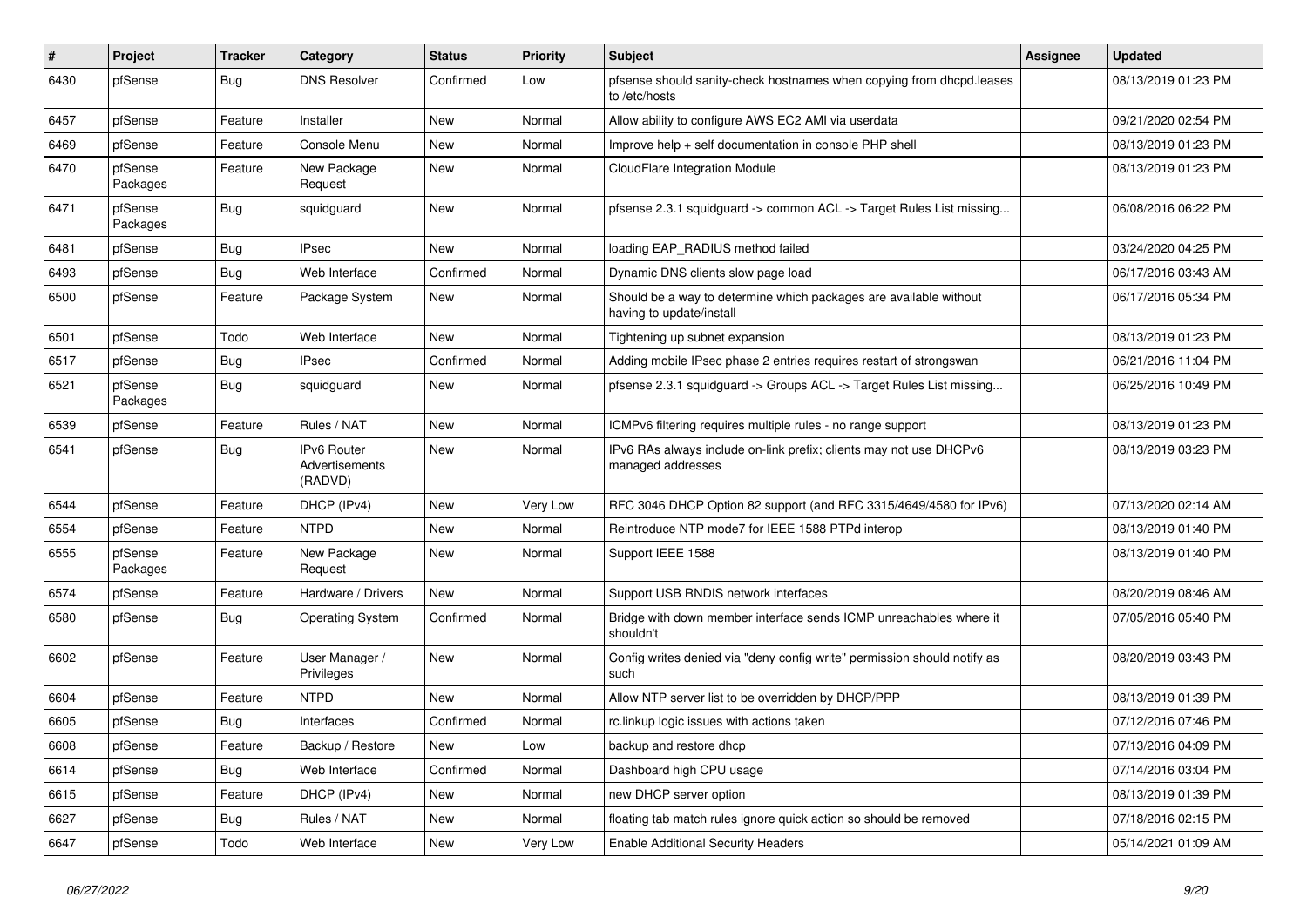| #    | Project             | <b>Tracker</b> | Category                                 | <b>Status</b> | <b>Priority</b> | <b>Subject</b>                                                                                                                                         | <b>Assignee</b> | <b>Updated</b>      |
|------|---------------------|----------------|------------------------------------------|---------------|-----------------|--------------------------------------------------------------------------------------------------------------------------------------------------------|-----------------|---------------------|
| 6668 | pfSense             | Bug            | IPsec                                    | Feedback      | Normal          | IPSec tunnel + L2TP/IPSec VPN - wrong PSK chosen by pfSense                                                                                            |                 | 09/21/2019 02:07 AM |
| 6691 | pfSense             | Bug            | DHCP (IPv6)                              | <b>New</b>    | Normal          | dhcp6c quits after only two tries if no response was received                                                                                          |                 | 12/07/2020 04:25 PM |
| 6738 | pfSense             | Feature        | Web Interface                            | New           | Normal          | GUI Action Buttons replicated to the top of the List                                                                                                   |                 | 07/10/2021 01:04 PM |
| 6776 | pfSense             | Feature        | Rules / NAT                              | New           | Normal          | Allow disabling of "filter rule association" by default                                                                                                |                 | 08/17/2021 10:56 AM |
| 6784 | pfSense<br>Packages | Bug            | haproxy                                  | New           | Normal          | HAProxy version .48 will not use URL Table Alias for front end listener                                                                                |                 | 02/18/2019 05:32 PM |
| 6789 | pfSense<br>Packages | Feature        | Squid                                    | New           | Normal          | disgest_ldap_auth                                                                                                                                      |                 | 08/13/2019 09:57 AM |
| 6796 | pfSense             | Feature        | Interfaces                               | New           | Normal          | Allow hostnames as GRE and GIF endpoints                                                                                                               |                 | 08/13/2019 02:35 PM |
| 6799 | pfSense             | Bug            | Rules / NAT                              | New           | Normal          | Using NOT (!) with interface subnet macros results unexpected traffic<br>passing when multiple subnets are included in the macro (i.e. VIP<br>subnets) |                 | 02/07/2022 02:18 PM |
| 6803 | pfSense             | Bug            | Web Interface                            | New           | Normal          | CSRF timeout occurs when it (probably) shouldn't                                                                                                       |                 | 11/03/2016 09:43 PM |
| 6804 | pfSense             | Feature        | Diagnostics                              | New           | Very Low        | Add row counter into Diagnostics -> Edit File                                                                                                          |                 | 08/20/2019 03:44 PM |
| 6816 | pfSense             | Feature        | IPv6 Router<br>Advertisements<br>(RADVD) | New           | Normal          | Status and/or Diagnostics page for radvd                                                                                                               |                 | 08/13/2019 02:35 PM |
| 6823 | pfSense             | Bug            | Interfaces                               | New           | Normal          | No connectivity after changing link state to UP                                                                                                        |                 | 04/21/2022 12:39 PM |
| 6831 | pfSense<br>Packages | Feature        | Snort                                    | <b>New</b>    | Normal          | Snort does not support aliases containing FQDN                                                                                                         |                 | 07/11/2020 12:51 PM |
| 6842 | pfSense             | Feature        | Package System                           | New           | Low             | Package Manager progress bar should indicate overall progress                                                                                          |                 | 08/21/2019 08:55 AM |
| 6845 | pfSense             | Feature        | Interfaces                               | New           | Normal          | DHCP / DHCPv6 WAN client status page                                                                                                                   |                 | 08/19/2019 12:37 PM |
| 6861 | pfSense<br>Packages | Bug            | haproxy                                  | New           | Normal          | Ha-Proxy duplicated backend used in place of original backend                                                                                          |                 | 02/18/2019 05:30 PM |
| 6917 | pfSense             | Feature        | Upgrade                                  | New           | Normal          | Add ability to choose from what IP/IFACE you search for updates                                                                                        |                 | 11/11/2016 09:51 AM |
| 6926 | pfSense             | Bug            | UPnP/NAT-PMP                             | New           | Normal          | Miniupnp advertising expired IPv6 address                                                                                                              |                 | 01/15/2022 08:29 PM |
| 6956 | pfSense             | Feature        | <b>Captive Portal</b>                    | New           | Normal          | Allow more control over concurrent logins                                                                                                              |                 | 11/23/2016 12:01 PM |
| 6960 | pfSense             | Feature        | DHCP (IPv4)                              | New           | Normal          | Consider replacing ISC DHCP server with KEA DHCP                                                                                                       |                 | 09/24/2020 01:59 PM |
| 6977 | pfSense             | Bug            | Interfaces                               | New           | Normal          | VLAN traffic is erroneously counted as underlying iface (untagged) traffic                                                                             |                 | 08/13/2019 02:56 PM |
| 6988 | pfSense<br>Packages | Bug            | Snort                                    | New           | High            | SNORT Package PHP memory error                                                                                                                         |                 | 06/28/2018 10:00 PM |
| 7000 | pfSense<br>Packages | Feature        | ntop                                     | New           | Normal          | ntopng historical data needs to be reworked                                                                                                            |                 | 01/14/2017 09:20 AM |
| 7030 | pfSense             | Feature        | Multi-WAN                                | New           | Very Low        | New Feature Load Balance Per Amount Of GB                                                                                                              |                 | 08/13/2019 02:56 PM |
| 7039 | pfSense<br>Packages | Bug            | haproxy                                  | Feedback      | Normal          | HAProxy backend configuration does not handle intermediate CAs<br>properly                                                                             |                 | 04/21/2022 12:40 PM |
| 7040 | pfSense             | <b>Bug</b>     | Interfaces                               | New           | Normal          | Issue when disabling an interface                                                                                                                      |                 | 12/26/2016 02:56 AM |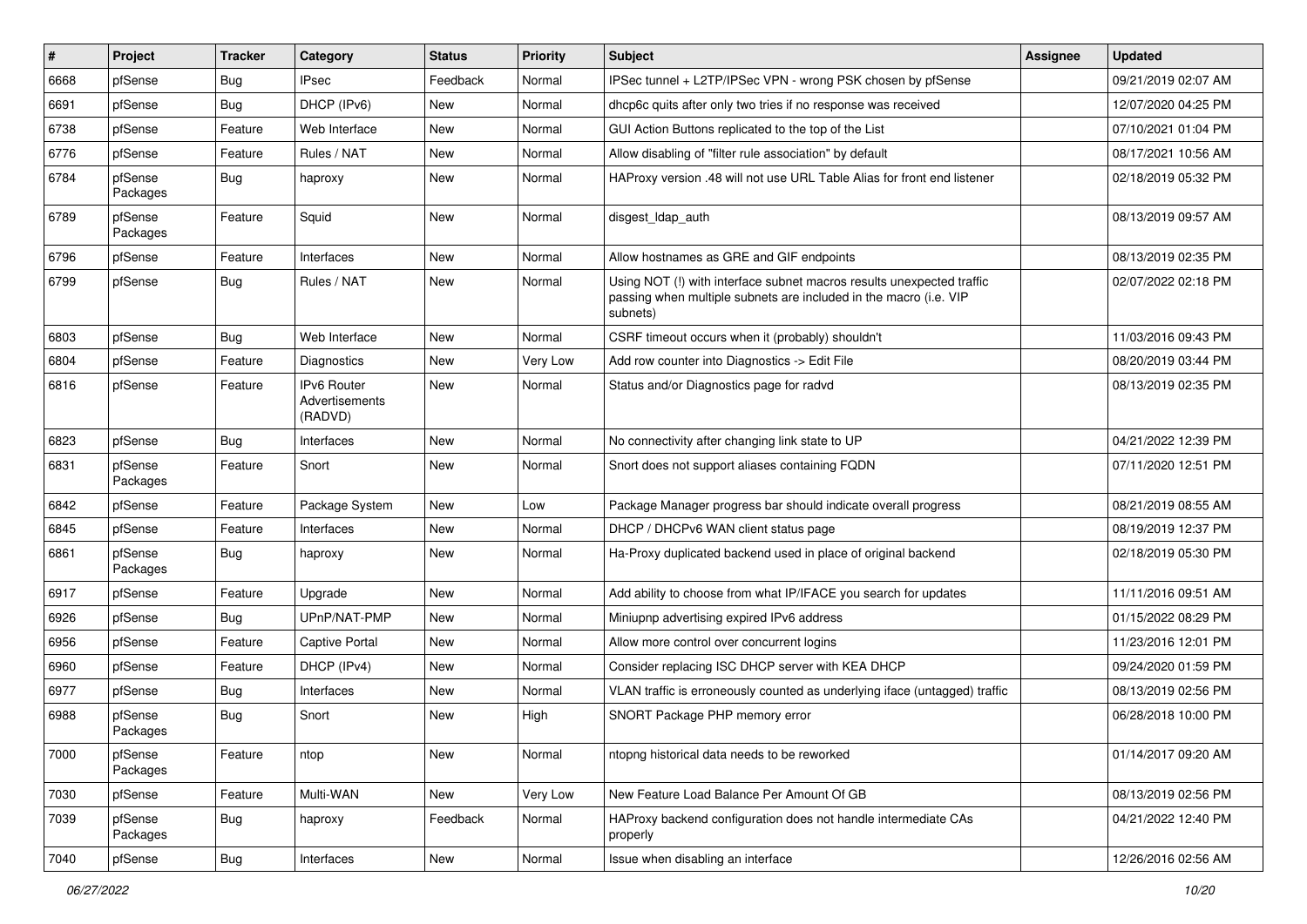| #    | Project             | <b>Tracker</b> | Category                                 | <b>Status</b> | <b>Priority</b> | <b>Subject</b>                                                                                                                | <b>Assignee</b> | <b>Updated</b>      |
|------|---------------------|----------------|------------------------------------------|---------------|-----------------|-------------------------------------------------------------------------------------------------------------------------------|-----------------|---------------------|
| 7078 | pfSense             | Feature        | OpenVPN                                  | New           | Low             | Allow reordering of client specific overrides in OpenVPN                                                                      |                 | 11/21/2019 02:48 PM |
| 7082 | pfSense             | Bug            | Package System                           | <b>New</b>    | Normal          | pkg edit.php - impossible to use default value with rowhelperfield                                                            |                 | 08/21/2019 09:15 AM |
| 7085 | pfSense             | Feature        | Rules / NAT                              | New           | Normal          | Edit Firewall Rules Seperator                                                                                                 |                 | 09/10/2017 09:15 AM |
| 7096 | pfSense             | Bug            | <b>DNS Resolver</b>                      | Feedback      | Normal          | Unbound fails to start on boot if specific network devices are configured in<br>the "Network Interfaces"                      |                 | 11/22/2021 08:59 AM |
| 7113 | pfSense             | Bug            | Dashboard                                | New           | Normal          | Interface name in Traffic Graphs                                                                                              |                 | 12/31/2021 05:40 PM |
| 7138 | pfSense             | Bug            | DHCP (IPv6)                              | Assigned      | Normal          | Pfsense wide dhcpv6 client doesn't recognise if id statement                                                                  |                 | 04/21/2022 12:39 PM |
| 7152 | pfSense             | <b>Bug</b>     | <b>DNS Resolver</b>                      | New           | Normal          | Unbound / DNS Resolver issue if "Register DHCP static mappings in the<br>DNS Resolver" set before wildcard DNS custom options |                 | 12/18/2021 04:59 PM |
| 7172 | pfSense             | Bug            | DHCP (IPv4)                              | New           | Normal          | Sorting by hostname in Services > DHCP Server > LAN should be<br>"natural" (alphanumeric friendly)                            |                 | 08/20/2019 03:47 PM |
| 7181 | pfSense             | Feature        | Rules / NAT                              | New           | Low             | Add Top and Add Bottom on Seperator                                                                                           |                 | 08/21/2019 08:55 AM |
| 7182 | pfSense             | Feature        | Dashboard                                | New           | Normal          | Break up System Widget on the Dashboard                                                                                       |                 | 08/21/2019 08:59 AM |
| 7195 | pfSense             | Bug            | Package System                           | New           | Normal          | pkg_edit.php - <checkenablefields> tag has no effect on fields other than<br/>checkbox/input</checkenablefields>              |                 | 08/21/2019 09:15 AM |
| 7201 | pfSense             | Feature        | <b>NTPD</b>                              | New           | Normal          | NTP Support multiple GPS reference clocks                                                                                     |                 | 04/27/2021 12:31 PM |
| 7238 | pfSense             | Bug            | Web Interface                            | New           | Normal          | Menu layout broken when using "Hostname in Menu" with long<br>hostnames                                                       |                 | 02/21/2017 07:01 AM |
| 7244 | pfSense             | Feature        | Developer Tools                          | New           | Normal          | Publish pfsense as a Vagrant Basebox                                                                                          |                 | 01/29/2019 04:09 AM |
| 7260 | pfSense             | Feature        | Rules / NAT                              | New           | Normal          | Source OS / p0f Database Missing Modern Operating Systems                                                                     |                 | 04/18/2020 02:25 AM |
| 7281 | pfSense             | Feature        | OpenVPN                                  | New           | Normal          | OpenVPN: Add support for IPv6 dynamic prefix selection                                                                        |                 | 12/21/2017 08:56 PM |
| 7286 | pfSense             | Bug            | OpenVPN                                  | Incomplete    | Normal          | OpenVPN client is unreliable when you have multiple tunnels                                                                   |                 | 08/19/2019 03:28 PM |
| 7287 | pfSense             | Feature        | <b>NTPD</b>                              | New           | Normal          | NTP add support for ACTS ref clock                                                                                            |                 | 10/12/2020 07:45 AM |
| 7289 | pfSense             | Bug            | Certificates                             | <b>New</b>    | Low             | Generating 4096bit Certificate                                                                                                |                 | 08/14/2019 09:56 AM |
| 7292 | pfSense             | Feature        | Dynamic DNS                              | New           | Normal          | DynamicDNS configuration does not sync to HA secondary                                                                        |                 | 02/21/2017 04:56 PM |
| 7303 | pfSense             | <b>Bug</b>     | IPv6 Router<br>Advertisements<br>(RADVD) | New           | Normal          | ipv6 connectivity lost on pfSense reboot                                                                                      |                 | 08/20/2019 12:23 PM |
| 7314 | pfSense             | Bug            | <b>RRD Graphs</b>                        | New           | Low             | Discrepancy in ntp monitoring view                                                                                            |                 | 02/24/2017 08:37 PM |
| 7329 | pfSense             | Bug            | <b>DNS Forwarder</b>                     | New           | Low             | DHCP Not Updating DNS                                                                                                         |                 | 01/21/2022 09:16 PM |
| 7352 | pfSense             | <b>Bug</b>     | Routing                                  | New           | Normal          | pfSense IPv6 static route is dumped after a WAN flap                                                                          |                 | 01/20/2022 09:35 AM |
| 7365 | pfSense             | Feature        | Logging                                  | New           | Low             | Pass firewall/filter rule set through logging for centralized loggers to key<br>on                                            |                 | 03/07/2017 10:44 AM |
| 7367 | pfSense<br>Packages | Feature        | Squid                                    | New           | Normal          | Wizard for Squid                                                                                                              |                 | 03/14/2017 01:59 PM |
| 7373 | pfSense             | Bug            | Rules / NAT                              | New           | Normal          | Firewall schedules GUI needs to be redone from scratch                                                                        |                 | 08/21/2019 08:56 AM |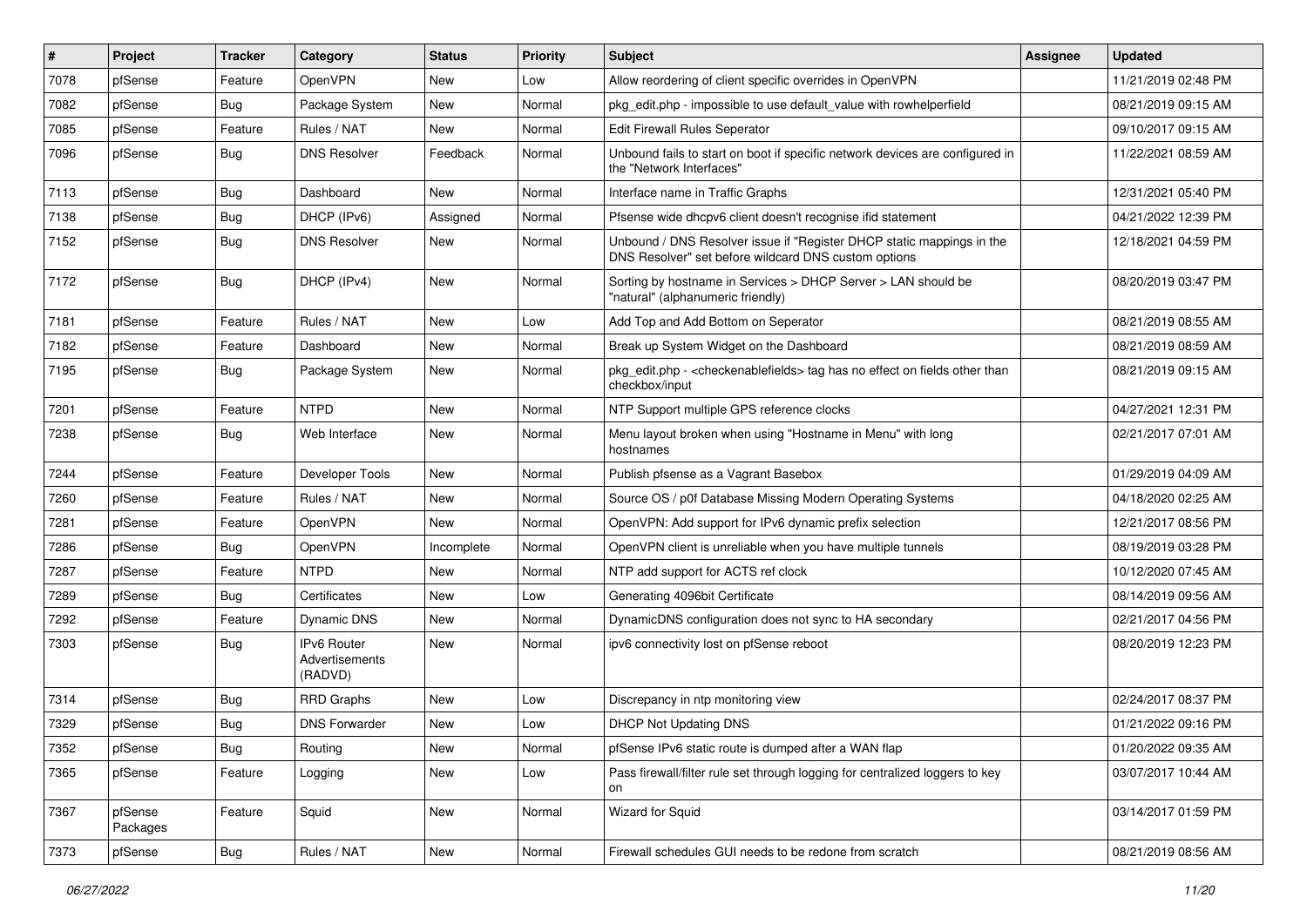| #    | Project             | <b>Tracker</b> | Category                 | <b>Status</b> | <b>Priority</b> | <b>Subject</b>                                                                                                                  | <b>Assignee</b> | <b>Updated</b>      |
|------|---------------------|----------------|--------------------------|---------------|-----------------|---------------------------------------------------------------------------------------------------------------------------------|-----------------|---------------------|
| 7385 | pfSense             | Todo           | Web Interface            | New           | Normal          | Sanitize PHP includes                                                                                                           |                 | 08/13/2019 03:22 PM |
| 7388 | pfSense<br>Packages | Bug            | Suricata                 | <b>New</b>    | High            | Suricata does not property recognize MTU for PPPOE interfaces                                                                   |                 | 03/15/2017 05:17 AM |
| 7402 | pfSense             | Bug            | Web Interface            | <b>New</b>    | Normal          | Inconsistent use of htmlentities validation checks                                                                              |                 | 03/21/2017 08:58 AM |
| 7403 | pfSense<br>Packages | <b>Bug</b>     | FreeRADIUS               | New           | Normal          | Captive Portal + freeradius2 + MySQL problems with German Umlaut                                                                |                 | 03/17/2017 09:12 AM |
| 7405 | pfSense             | Feature        | DHCP (IPv4)              | New           | Normal          | Ability to add dhcp host reservations from "Diagnostics -> ARP table"                                                           |                 | 10/12/2020 08:22 AM |
| 7411 | pfSense<br>Packages | Todo           | ladvd                    | <b>New</b>    | Low             | LADVD Devices not wide enough                                                                                                   |                 | 10/22/2017 05:04 AM |
| 7414 | pfSense<br>Packages | Feature        | Snort                    | New           | Normal          | snort needs automated refresh on ip change                                                                                      |                 | 08/20/2019 08:55 AM |
| 7418 | pfSense             | Feature        | Dynamic DNS              | New           | Normal          | Dynamic dns should be sorted interface name                                                                                     |                 | 08/21/2019 08:58 AM |
| 7420 | pfSense             | Bug            | <b>IPsec</b>             | New           | Normal          | ipsec status freezing                                                                                                           |                 | 02/13/2020 09:09 AM |
| 7430 | pfSense             | Bug            | Interfaces               | New           | Normal          | pfsense-utils.inc - where_is_ipaddr_configured() should account for<br>loopback interface                                       |                 | 08/13/2019 03:48 PM |
| 7441 | pfSense             | Feature        | DHCP (IPv4)              | <b>New</b>    | Low             | Display start/end times for Static Mapping leases on DHCP<br>Leases/DHCPv6 Leases                                               |                 | 08/21/2019 10:48 AM |
| 7442 | pfSense             | Feature        | <b>Diagnostics</b>       | <b>New</b>    | Low             | Suggestions for Diagnostics / ARP Table and Diagnostics / NDP Table                                                             |                 | 08/21/2019 09:27 AM |
| 7449 | pfSense<br>Packages | Feature        | OpenVPN Client<br>Export | New           | Normal          | feature request for openvpn-client-export package, add the support for<br>openvpn up and down script, for mapping network drive |                 | 08/06/2019 05:06 PM |
| 7453 | pfSense<br>Packages | Bug            | <b>ACME</b>              | <b>New</b>    | Normal          | DNS-ovh need to save or display consumer key                                                                                    |                 | 04/06/2017 10:54 AM |
| 7459 | pfSense             | Feature        | Diagnostics              | New           | Low             | "Refresh" button for Diagnostics/Tables display                                                                                 |                 | 08/21/2019 09:27 AM |
| 7462 | pfSense<br>Packages | Bug            | haproxy                  | <b>New</b>    | Normal          | HAproxy not rebinding properly after WAN DHCP IP change                                                                         |                 | 01/11/2018 09:15 AM |
| 7476 | pfSense             | Bug            | Logging                  | New           | Normal          | Dirty buffer used to build log messages?                                                                                        |                 | 04/17/2017 09:51 PM |
| 7495 | pfSense             | Feature        | <b>DNS Resolver</b>      | <b>New</b>    | Low             | Ability to set TTL for local for Unbound host overrides and dhcp leases                                                         |                 | 03/06/2018 09:46 AM |
| 7521 | pfSense             | Feature        | Package System           | New           | High            | Package Updates via Mirror                                                                                                      |                 | 05/04/2017 08:21 PM |
| 7531 | pfSense             | Feature        | Package System           | New           | Low             | pkg behavior when encountering invalid SSL certificate                                                                          |                 | 05/08/2017 06:57 PM |
| 7535 | pfSense<br>Packages | Feature        | Snort                    | New           | Normal          | Snort messages filling System / General. Should have its own log.                                                               |                 | 02/18/2019 05:29 PM |
| 7541 | pfSense             | Feature        | Installer                | New           | Normal          | ZFS Install, add hot spare option                                                                                               |                 | 08/14/2019 09:32 AM |
| 7551 | pfSense             | <b>Bug</b>     | Rules / NAT              | New           | Normal          | Dynamic IPsec endpoints not added to rule set after WAN down/up                                                                 |                 | 05/16/2017 02:26 PM |
| 7553 | pfSense             | <b>Bug</b>     | Captive Portal           | Confirmed     | Very Low        | Captive portal on a parent interface blocks traffic on VLAN interfaces too                                                      |                 | 08/19/2018 03:15 PM |
| 7563 | pfSense             | Feature        | L <sub>2</sub> TP        | New           | Normal          | I2tp Suggestion: consider allowing IP/Subnet for the user.                                                                      |                 | 08/21/2019 10:52 AM |
| 7589 | pfSense             | <b>Bug</b>     | Diagnostics              | New           | Normal          | diag_edit.php old print_info_box                                                                                                |                 | 05/20/2017 05:02 PM |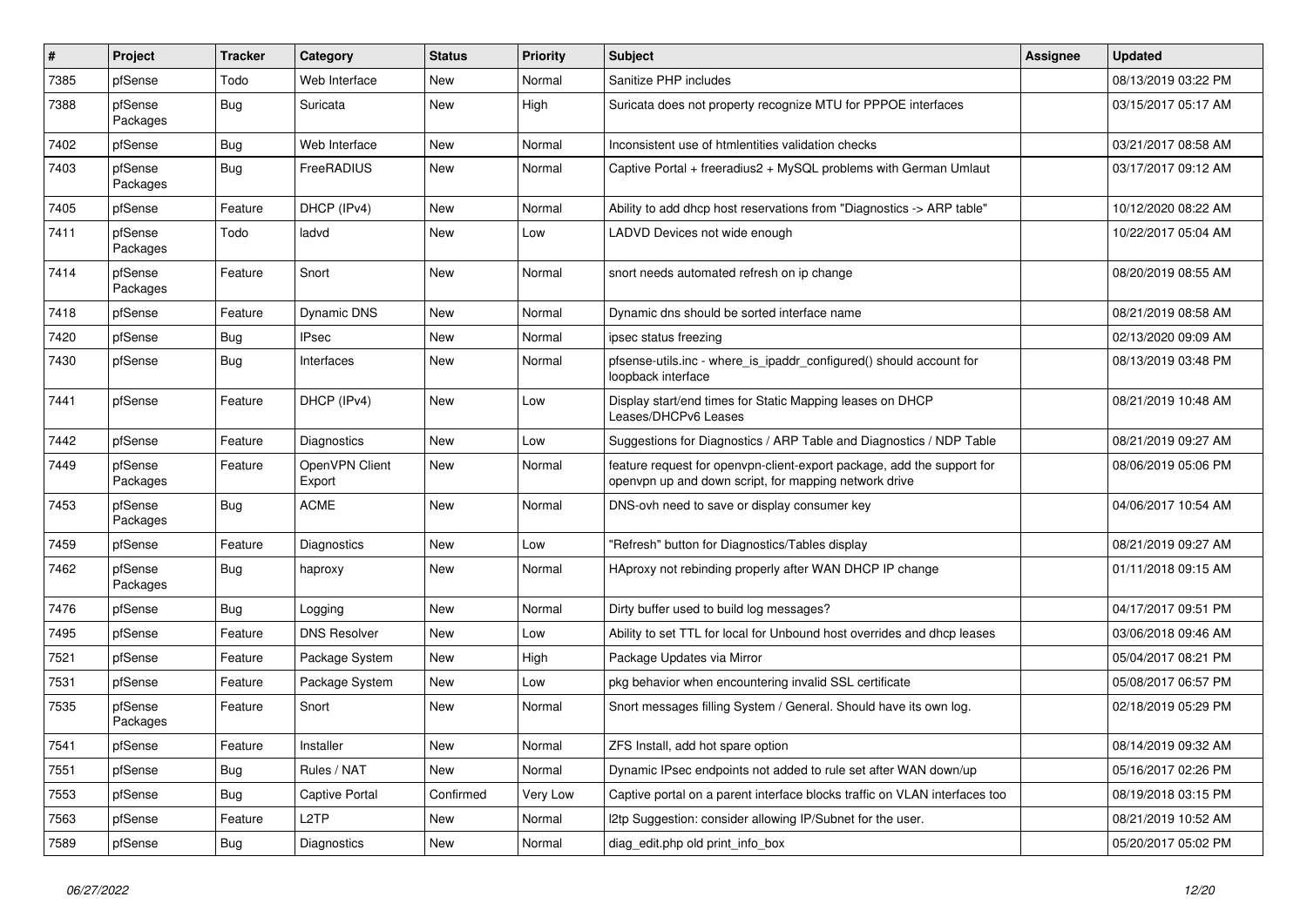| $\vert$ # | Project             | <b>Tracker</b> | Category                                 | <b>Status</b> | Priority | Subject                                                                                                               | <b>Assignee</b> | <b>Updated</b>      |
|-----------|---------------------|----------------|------------------------------------------|---------------|----------|-----------------------------------------------------------------------------------------------------------------------|-----------------|---------------------|
| 7590      | pfSense             | Bug            | Diagnostics                              | New           | Normal   | diag edit do not save when nothing to sae (in directory browse view)                                                  |                 | 05/20/2017 05:04 PM |
| 7602      | pfSense             | Feature        | <b>Operating System</b>                  | <b>New</b>    | Normal   | Auto-Create bootable USB for recovery                                                                                 |                 | 08/13/2019 09:50 AM |
| 7608      | pfSense<br>Packages | Feature        | FreeRADIUS                               | New           | Very Low | Captive Portal amount of traffic Account + Free Radius+Mysql                                                          |                 | 05/28/2017 09:08 AM |
| 7626      | pfSense             | Feature        | Interfaces                               | <b>New</b>    | Normal   | Add IPoE support for WAN                                                                                              |                 | 01/01/2022 12:31 AM |
| 7648      | pfSense             | Bug            | CARP                                     | New           | Very Low | SPAN ports on an interface renders CARP HA inoperative                                                                |                 | 06/14/2017 09:19 PM |
| 7665      | pfSense             | Bug            | Aliases / Tables                         | <b>New</b>    | Normal   | Host range validation for Aliases is not strict enough                                                                |                 | 08/21/2019 11:01 AM |
| 7671      | pfSense             | Feature        | Gateway Monitoring                       | <b>New</b>    | Normal   | Gateway Monitoring Via Custom Script or Telnet.                                                                       |                 | 09/18/2020 02:59 PM |
| 7683      | pfSense<br>Packages | Feature        | New Package<br>Request                   | New           | Low      | Splunk Universal Forwarder Package                                                                                    |                 | 08/19/2019 02:54 PM |
| 7686      | pfSense<br>Packages | Feature        | haproxy                                  | New           | Normal   | Add option in HAProxy to configure SSL defaults based on the Mozilla<br><b>SSL Configuration Generator</b>            |                 | 08/16/2019 01:09 PM |
| 7688      | pfSense             | Feature        | Backup / Restore                         | <b>New</b>    | Low      | AutoConfigBackup - Info Icon - username only                                                                          |                 | 10/22/2017 10:46 AM |
| 7691      | pfSense<br>Packages | Feature        | Squid                                    | New           | Normal   | Allow for custom icap services for squid                                                                              |                 | 08/24/2017 03:16 AM |
| 7699      | pfSense<br>Packages | Feature        | OpenVPN Client<br>Export                 | <b>New</b>    | Normal   | OpenVPN Client Export - Default Gateway                                                                               |                 | 08/19/2019 03:32 PM |
| 7718      | pfSense             | Feature        | Dynamic DNS                              | <b>New</b>    | Very Low | Hostname for Custom DynDNS Updater.                                                                                   |                 | 07/24/2017 10:05 AM |
| 7720      | pfSense             | Feature        | Hardware / Drivers                       | <b>New</b>    | Normal   | Add general watchdog kernel modules (like ichwd) and watchdogd<br>support in the GUI.                                 |                 | 08/19/2019 01:20 PM |
| 7730      | pfSense             | Bug            | Interfaces                               | <b>New</b>    | High     | 2.3.4_1 greX: loop detected when hit save on filter rules or interfaces                                               |                 | 07/27/2017 08:16 AM |
| 7734      | pfSense             | Bug            | DHCP (IPv6)                              | New           | Normal   | Using opton ia pd0 does not renew prefix and prefix get dropped                                                       |                 | 07/31/2017 03:46 AM |
| 7737      | pfSense             | Bug            | IPv6 Router<br>Advertisements<br>(RADVD) | <b>New</b>    | Normal   | radvd error message                                                                                                   |                 | 08/13/2019 09:41 AM |
| 7738      | pfSense             | Feature        | IPsec                                    | <b>New</b>    | Normal   | Highlight which IPSec (or other VPN) crypto modes are<br>hardware-accelerated in the UI                               |                 | 08/13/2019 03:46 PM |
| 7747      | pfSense             | Feature        | Console Menu                             | New           | Normal   | Minor UI Tweak: Make hitting enter on the console (esp via SSH) should<br>not log you out, but simply redraw the menu |                 | 08/01/2017 04:03 PM |
| 7757      | pfSense             | Bug            | Backup / Restore                         | <b>New</b>    | Normal   | Auto Config Backup fails to upload unless Default Gateway is up                                                       |                 | 08/16/2019 12:47 PM |
| 7761      | pfSense             | Feature        | Rules / NAT                              | New           | Normal   | Add a way to match on IPv6 proto=0 (hop-by-hop header extension)                                                      |                 | 08/13/2019 03:49 PM |
| 7773      | pfSense             | Feature        | <b>IPsec</b>                             | New           | Normal   | IPSec using IKEv2 with split DNS not using provided domain names                                                      |                 | 08/15/2017 05:25 PM |
| 7779      | pfSense             | Bug            | OpenVPN                                  | New           | Normal   | Traffic crossing a site-to-site OpenVPN tunnel fails to fragment.                                                     |                 | 06/02/2021 08:26 AM |
| 7781      | pfSense             | Feature        | Rules / NAT                              | New           | Normal   | Please Enable Rule Separators on Manual Outbound NAT                                                                  |                 | 08/21/2019 09:07 AM |
| 7783      | pfSense             | Feature        | <b>Operating System</b>                  | New           | Normal   | Support for hosting VMs on pfSense using bhyve                                                                        |                 | 03/25/2022 11:53 AM |
| 7788      | pfSense             | Bug            | Dashboard                                | New           | Low      | Irregular updating of widgets like cpu/uptime on system widget.                                                       |                 | 08/21/2019 09:03 AM |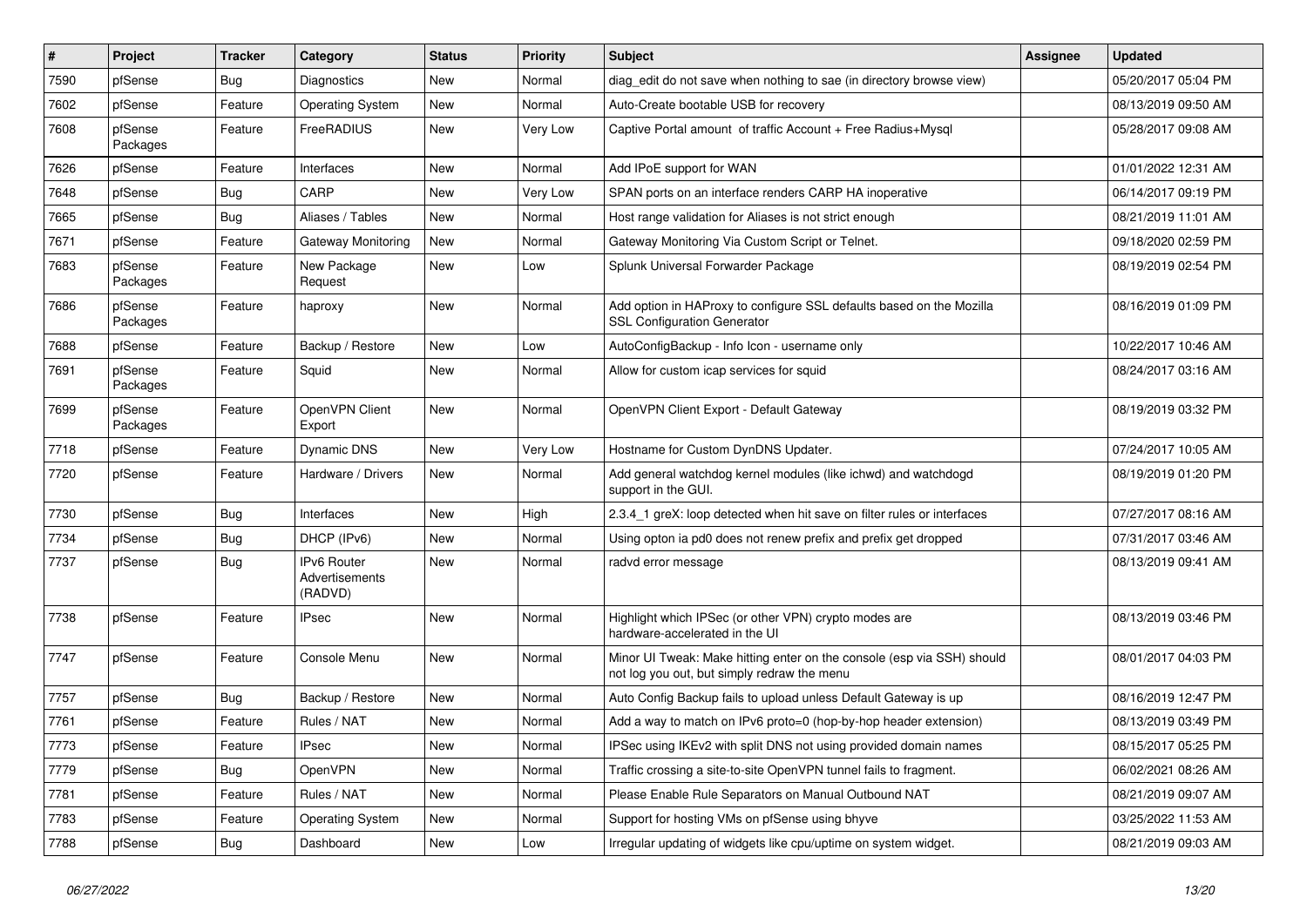| $\vert$ # | Project             | <b>Tracker</b> | Category                        | <b>Status</b> | <b>Priority</b> | <b>Subject</b>                                                                                                                    | <b>Assignee</b> | <b>Updated</b>      |
|-----------|---------------------|----------------|---------------------------------|---------------|-----------------|-----------------------------------------------------------------------------------------------------------------------------------|-----------------|---------------------|
| 7797      | pfSense<br>Packages | Bug            | Squid                           | Feedback      | Normal          | Squid Reverse Proxy alternating between destinations                                                                              |                 | 04/21/2022 12:40 PM |
| 7799      | pfSense             | Feature        | Rules / NAT                     | <b>New</b>    | Normal          | Make an ajax call to toggle logging by clicking on the logging icon next to<br>a rule                                             |                 | 08/13/2019 09:40 AM |
| 7800      | pfSense             | Feature        | Logging                         | <b>New</b>    | Normal          | Add option for state logging                                                                                                      |                 | 08/13/2019 03:51 PM |
| 7812      | pfSense             | Feature        | Web Interface                   | <b>New</b>    | Normal          | ZFS handling of autopreplace                                                                                                      |                 | 08/13/2019 03:53 PM |
| 7821      | pfSense             | Bug            | DHCP (IPv6)                     | <b>New</b>    | Normal          | GIF does not support broadcast                                                                                                    |                 | 08/29/2017 10:50 AM |
| 7848      | pfSense             | Bug            | Diagnostics                     | New           | Low             | NDP Table Sort by Expiration Error                                                                                                |                 | 08/26/2019 02:56 PM |
| 7852      | pfSense             | Feature        | <b>DNS Resolver</b>             | New           | Normal          | Add views support to Unbound GUI                                                                                                  |                 | 09/11/2017 12:26 PM |
| 7857      | pfSense             | Bug            | Dashboard                       | <b>New</b>    | Very Low        | Interfaces Widget U/I fails to wrap IPV6 addresses when the string is too<br>wide for the widget                                  |                 | 08/13/2019 09:15 AM |
| 7863      | pfSense             | Bug            | User Manager /<br>Privileges    | New           | Normal          | The "WebCfg - All pages" permission inclueds the "User - System: Shell<br>account access" even though that is not a WebCofg page. |                 | 09/16/2017 05:13 AM |
| 7881      | pfSense             | Feature        | OpenVPN                         | New           | Normal          | OpenVPN client - add support for multiple server entries                                                                          |                 | 08/14/2019 09:32 AM |
| 7888      | pfSense             | Feature        | Package System                  | <b>New</b>    | Normal          | Add a button in package manager GUI to upgrade all packages                                                                       |                 | 09/28/2017 05:50 AM |
| 7899      | pfSense             | Bug            | <b>Traffic Shaper</b><br>(ALTQ) | New           | Normal          | a floating 'match' rule on LAN does not put traffic from a broswer on a<br>clientpc into a shaper queue                           |                 | 09/28/2017 09:16 AM |
| 7902      | pfSense<br>Packages | Feature        | OpenVPN Client<br>Export        | <b>New</b>    | Low             | allow vpn client export of other to be a blank field                                                                              |                 | 08/19/2019 03:33 PM |
| 7903      | pfSense<br>Packages | Feature        | New Package<br>Request          | <b>New</b>    | Normal          | Duo ssh package                                                                                                                   |                 | 01/16/2021 12:44 AM |
| 7922      | pfSense             | Feature        | Rules / NAT                     | New           | Normal          | Add the option to select the ISP IPv6 Delegated Prefix as a destination in<br>firewall rules                                      |                 | 10/10/2017 06:36 PM |
| 7934      | pfSense             | Feature        | Dashboard                       | <b>New</b>    | Very Low        | format support phone# for international use                                                                                       |                 | 10/12/2017 04:38 PM |
| 7943      | pfSense             | Bug            | Web Interface                   | New           | Normal          | CSS Overflow Fix for Drop Down Menus in webConfigurator                                                                           |                 | 11/21/2020 02:54 PM |
| 7954      | pfSense<br>Packages | Bug            | Squid                           | Confirmed     | Normal          | Package upgrade/reinstall gets stuck on deinstall if the package-provided<br>service is not running                               |                 | 10/18/2017 12:04 PM |
| 7956      | pfSense             | Feature        | Web Interface                   | <b>New</b>    | Normal          | Favicon able to match GUI colour setting?                                                                                         |                 | 10/17/2017 06:36 AM |
| 7957      | pfSense             | Feature        | Web Interface                   | <b>New</b>    | Normal          | GUI theme - separate "colour" from "compact/normal" in theme dropdown                                                             |                 | 10/17/2017 06:58 AM |
| 7964      | pfSense             | Bug            | Multi-WAN                       | New           | Normal          | Restart openvpn on gateway switching                                                                                              |                 | 08/19/2019 12:35 PM |
| 7971      | pfSense             | Feature        | Captive Portal                  | New           | Normal          | Allow import, export and synchronization of MACs under Captive Portal<br>service                                                  |                 | 10/19/2017 04:56 AM |
| 7974      | pfSense             | Feature        | Dashboard                       | New           | Normal          | <b>ZFS RAID Monitor Not available</b>                                                                                             |                 | 08/20/2019 01:34 PM |
| 7977      | pfSense             | Bug            | Translations                    | New           | Normal          | English text shown in stead of translated text (Routing - Gateway groups -<br>edit)                                               |                 | 08/21/2019 11:28 AM |
| 7986      | pfSense             | Bug            | Wireless                        | New           | Normal          | WLAN card no longer properly initialized under 2.4.0                                                                              |                 | 06/19/2020 08:08 AM |
| 7988      | pfSense             | Feature        | Web Interface                   | New           | Normal          | Compact Theme based on Compact-RED with the default theme colors.                                                                 |                 | 10/23/2017 05:34 AM |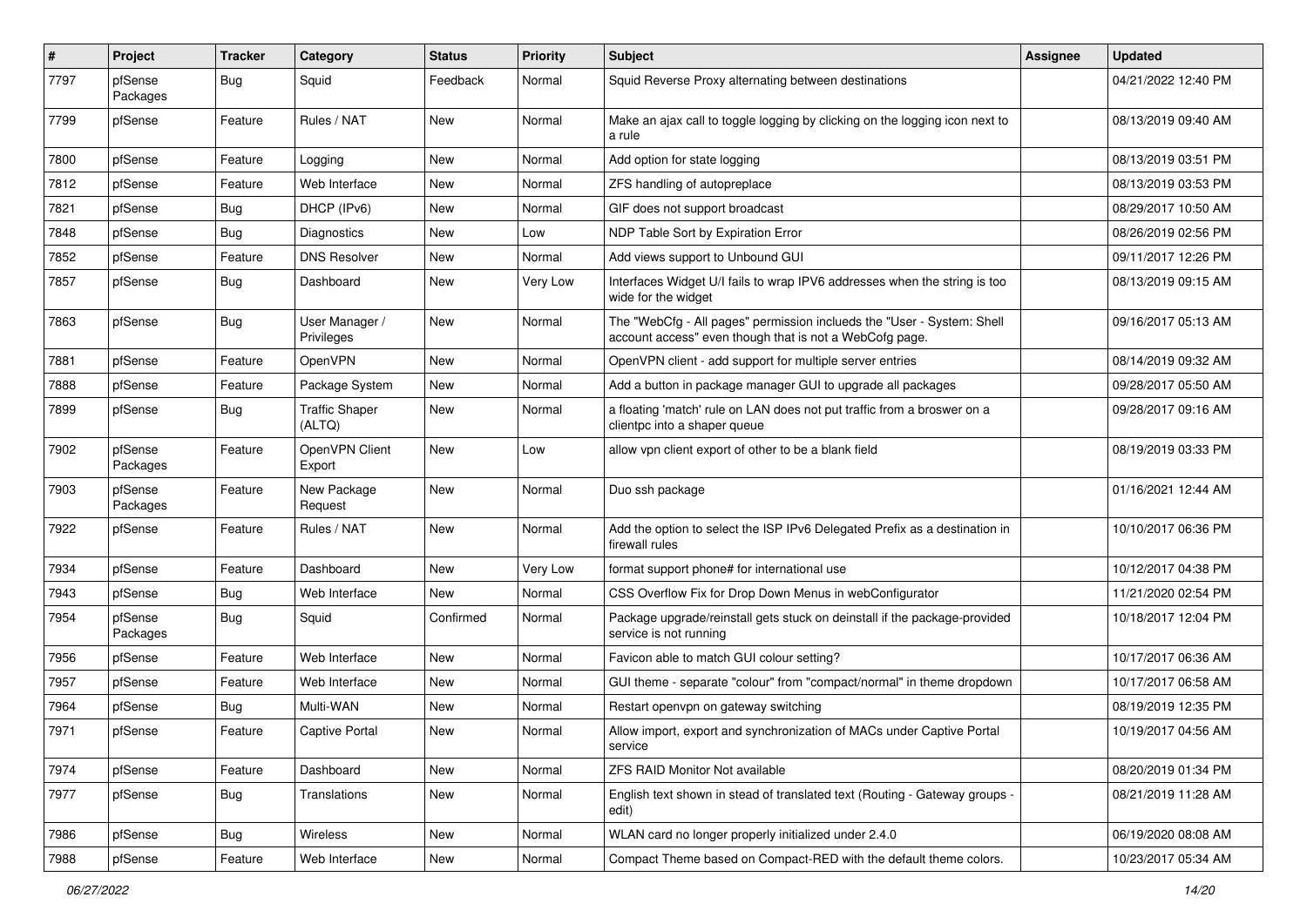| ∦    | Project             | <b>Tracker</b> | Category                 | <b>Status</b> | <b>Priority</b> | <b>Subject</b>                                                                                                                                                                | Assignee | <b>Updated</b>      |
|------|---------------------|----------------|--------------------------|---------------|-----------------|-------------------------------------------------------------------------------------------------------------------------------------------------------------------------------|----------|---------------------|
| 8004 | pfSense             | Bug            | <b>NAT Reflection</b>    | New           | Normal          | Error notice for a deleted NAT that had a RULE or an existing NAT which<br>is claimed to have no NAT port                                                                     |          | 10/24/2017 06:39 PM |
| 8031 | pfSense<br>Packages | Feature        | FreeRADIUS               | <b>New</b>    | Normal          | FreeRADIUS copy entry function                                                                                                                                                |          | 08/16/2019 01:01 PM |
| 8036 | pfSense             | Feature        | <b>IPsec</b>             | <b>New</b>    | Normal          | Want to run multiple Mobile Client IKEv2 server instances                                                                                                                     |          | 08/14/2019 09:31 AM |
| 8050 | pfSense             | Bug            | Interfaces               | New           | High            | Enabling bridge while interfaces have link freezes console                                                                                                                    |          | 11/03/2017 04:38 PM |
| 8066 | pfSense             | Bug            | Routing                  | <b>New</b>    | Normal          | Static routes not applied when they go out a interface using carp                                                                                                             |          | 11/08/2017 02:04 AM |
| 8073 | pfSense             | Bug            | <b>IPsec</b>             | New           | Normal          | Traffic inexplicably not going through IPSEC despite (in theory) matching<br><b>SPs</b>                                                                                       |          | 11/09/2017 02:51 AM |
| 8076 | pfSense             | Bug            | Backup / Restore         | <b>New</b>    | Normal          | User can easily apply an unusable interface configuration after restore                                                                                                       |          | 08/14/2019 10:52 AM |
| 8078 | pfSense             | Feature        | <b>PPP</b> Interfaces    | New           | Normal          | <b>PPPoE Reconnect Wait Time</b>                                                                                                                                              |          | 11/09/2017 05:13 PM |
| 8087 | pfSense             | Bug            | Authentication           | New           | Normal          | Provide Calling-Station-ID to RADIUS backed VPN connections                                                                                                                   |          | 06/06/2020 05:36 AM |
| 8089 | pfSense             | Bug            | Interfaces               | New           | High            | VLAN page breaks after config restore to new hardware.                                                                                                                        |          | 11/21/2017 01:38 PM |
| 8095 | pfSense             | Bug            | Translations             | New           | Normal          | Unescaped simple quotes break JavaScript features when the French<br>translation is enabled                                                                                   |          | 08/21/2019 09:06 AM |
| 8099 | pfSense<br>Packages | Feature        | Telegraf                 | New           | Normal          | Add more configuration flexibility to Telegraf                                                                                                                                |          | 08/13/2019 09:39 AM |
| 8113 | pfSense             | Bug            | Interfaces               | <b>New</b>    | Normal          | MTU setting on bridge, openvpn clients ignored                                                                                                                                |          | 12/31/2021 05:55 PM |
| 8121 | pfSense<br>Packages | Feature        | haproxy                  | New           | Normal          | haproxy, allow to generate backends even they don't seem to be used                                                                                                           |          | 11/23/2017 04:04 AM |
| 8122 | pfSense             | Bug            | OpenVPN                  | New           | Normal          | openvpn client is unable to use OTP (temporary) passwords                                                                                                                     |          | 04/16/2018 09:28 AM |
| 8130 | pfSense             | Bug            | <b>Traffic Graphs</b>    | New           | Normal          | Status - Monitoring - Area chart displays traffic data differently than Line<br>or Bar charts                                                                                 |          | 11/26/2017 01:40 PM |
| 8146 | pfSense<br>Packages | Feature        | <b>BIND</b>              | <b>New</b>    | Normal          | Zone Domain Records more powerfull for BIND Zones                                                                                                                             |          | 08/13/2019 09:39 AM |
| 8148 | pfSense<br>Packages | Feature        | OpenVPN Client<br>Export | <b>New</b>    | Very Low        | OpenVPN - Output Windows Client .MSI Installer for GPO deployment                                                                                                             |          | 11/30/2017 01:24 PM |
| 8149 | pfSense             | Feature        | NTPD                     | New           | Normal          | <b>NTPsec</b>                                                                                                                                                                 |          | 10/11/2020 10:59 AM |
| 8157 | pfSense             | Bug            | Dashboard                | <b>New</b>    | Very Low        | Traffic Graph clutter from time to time                                                                                                                                       |          | 12/03/2017 06:40 AM |
| 8158 | pfSense             | Bug            | Interfaces               | <b>New</b>    | High            | IPv6 Track Interface issue with more than one WAN-Gateway and a<br>number of internal interfaces at least track interface from one interface<br>does not work on regular base |          | 12/03/2017 09:00 AM |
| 8161 | pfSense<br>Packages | Feature        | FreeRADIUS               | New           | Very Low        | Add virtual server support to FreeRadius                                                                                                                                      |          | 12/05/2017 01:57 PM |
| 8168 | pfSense             | Feature        | IPsec                    | New           | Normal          | strongswan dhcp option                                                                                                                                                        |          | 12/19/2017 04:14 AM |
| 8170 | pfSense             | Feature        | <b>XMLRPC</b>            | New           | Normal          | XMLRPC Sync deletes entires on remote System                                                                                                                                  |          | 08/21/2019 10:42 AM |
| 8173 | pfSense             | Feature        | Interfaces               | New           | Normal          | dhcp6c - RAW Options                                                                                                                                                          |          | 05/29/2022 05:34 PM |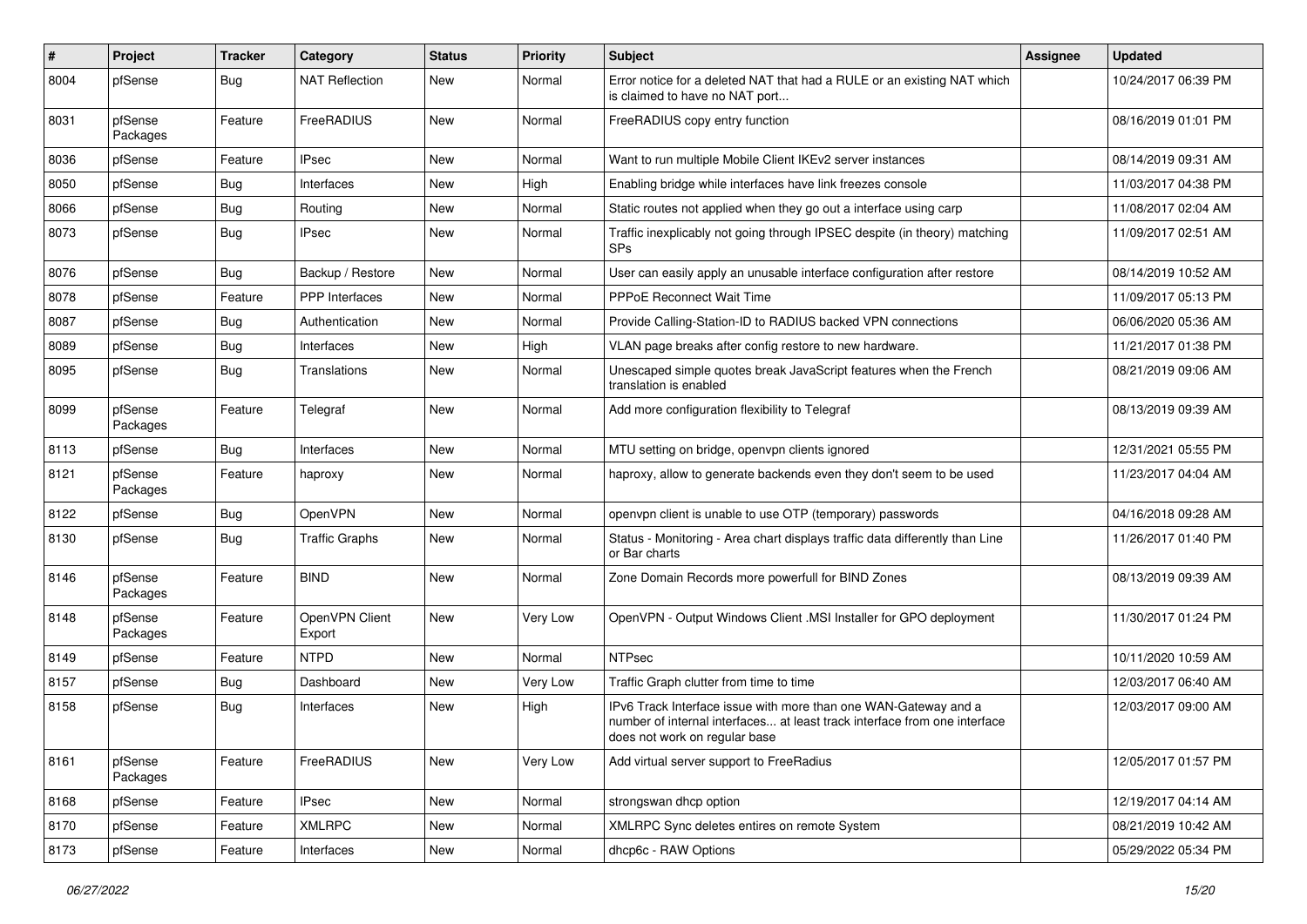| #    | <b>Project</b>      | <b>Tracker</b> | Category                                        | <b>Status</b> | <b>Priority</b> | <b>Subject</b>                                                                                                          | Assignee | <b>Updated</b>      |
|------|---------------------|----------------|-------------------------------------------------|---------------|-----------------|-------------------------------------------------------------------------------------------------------------------------|----------|---------------------|
| 8176 | pfSense             | Bug            | Package System                                  | <b>New</b>    | Normal          | /schema/packages.dtd -- referenced in *xml, but missing?                                                                |          | 12/09/2017 06:52 PM |
| 8177 | pfSense             | Bug            | Package System                                  | <b>New</b>    | Normal          | "/xsl/package.xsl" is referenced in package XML files but not on the<br>firewall                                        |          | 08/14/2019 09:56 AM |
| 8178 | pfSense             | Feature        | Package System                                  | New           | Normal          | Allow setting attributes for form elements in package XML                                                               |          | 12/09/2017 07:48 PM |
| 8180 | pfSense<br>Packages | Bug            | syslog-ng                                       | <b>New</b>    | Normal          | syslog-ng default log file                                                                                              |          | 01/16/2018 12:53 PM |
| 8197 | pfSense<br>Packages | Bug            | <b>BIND</b>                                     | <b>New</b>    | Normal          | BIND UI fails to properly update zone with inline DNSSEC signing<br>enabled                                             |          | 02/18/2019 05:23 PM |
| 8199 | pfSense<br>Packages | Feature        | <b>BIND</b>                                     | <b>New</b>    | Normal          | Support reordering and/or sort alphabetically across BIND package                                                       |          | 12/12/2017 02:05 AM |
| 8207 | pfSense             | Bug            | <b>Operating System</b>                         | <b>New</b>    | Normal          | 2.4 cannot boot as a Xen VM with more than 7 NICs                                                                       |          | 06/25/2022 05:42 PM |
| 8213 | pfSense<br>Packages | Bug            | haproxy                                         | New           | Normal          | acl src file not populated from alias                                                                                   |          | 12/21/2017 02:02 PM |
| 8216 | pfSense<br>Packages | Feature        | Telegraf                                        | <b>New</b>    | Normal          | Add prometheus output for telegraf                                                                                      |          | 09/09/2020 05:33 AM |
| 8224 | pfSense<br>Packages | Feature        | FreeRADIUS                                      | <b>New</b>    | Normal          | Add "OU" field to FreeRADIUS page                                                                                       |          | 02/21/2018 12:53 AM |
| 8229 | pfSense<br>Packages | <b>Bug</b>     | syslog-ng                                       | New           | Normal          | syslog-ng stops parsing logs after logrotate run                                                                        |          | 01/26/2018 12:00 PM |
| 8230 | pfSense<br>Packages | Feature        | Telegraf                                        | <b>New</b>    | Normal          | telegraf automatic input plugins configuration for enabled pfsense<br>package                                           |          | 02/18/2019 05:23 PM |
| 8232 | pfSense<br>Packages | Feature        | haproxy                                         | <b>New</b>    | Normal          | different ssl options based on the sni name                                                                             |          | 01/30/2019 10:36 AM |
| 8233 | pfSense             | Bug            | <b>NAT Reflection</b>                           | <b>New</b>    | Very Low        | NAT reflection back to originating host broken when using FQDN-based<br>IP aliases                                      |          | 08/21/2019 10:53 AM |
| 8236 | pfSense             | Feature        | <b>DNS Resolver</b>                             | <b>New</b>    | Normal          | Ability to configure "forward-first" and "forward-host" options for more<br>robust domain overrides in DNS Resolver     |          | 12/26/2017 01:26 AM |
| 8243 | pfSense             | Feature        | <b>XMLRPC</b>                                   | <b>New</b>    | Normal          | Sync dashboard settings over xmlrpc                                                                                     |          | 08/21/2019 10:42 AM |
| 8251 | pfSense<br>Packages | Bug            | FreeRADIUS                                      | Feedback      | Normal          | Captiveportal + FreeRadius "Last activity" resets to Session start                                                      |          | 08/13/2019 11:10 AM |
| 8262 | pfSense             | Feature        | <b>IPv6 Router</b><br>Advertisements<br>(RADVD) | <b>New</b>    | Normal          | Make each prefix flags configurable separately.                                                                         |          | 01/16/2018 12:35 PM |
| 8263 | pfSense             | Bug            | Traffic Shaper<br>(ALTQ)                        | New           | Normal          | Cannot create a nonlinear `Link Share` service curve because of: "the<br>sum of the child bandwidth higher than parent" |          | 11/05/2020 07:31 AM |
| 8264 | pfSense<br>Packages | Bug            | FreeRADIUS                                      | <b>New</b>    | Normal          | Radiusd restart on WAN change results in freeradius not running (and<br>possible solution)                              |          | 04/21/2022 12:39 PM |
| 8270 | pfSense             | Todo           | Web Interface                                   | New           | Very Low        | Fix grammatically erroneous repetition                                                                                  |          | 01/11/2018 08:19 AM |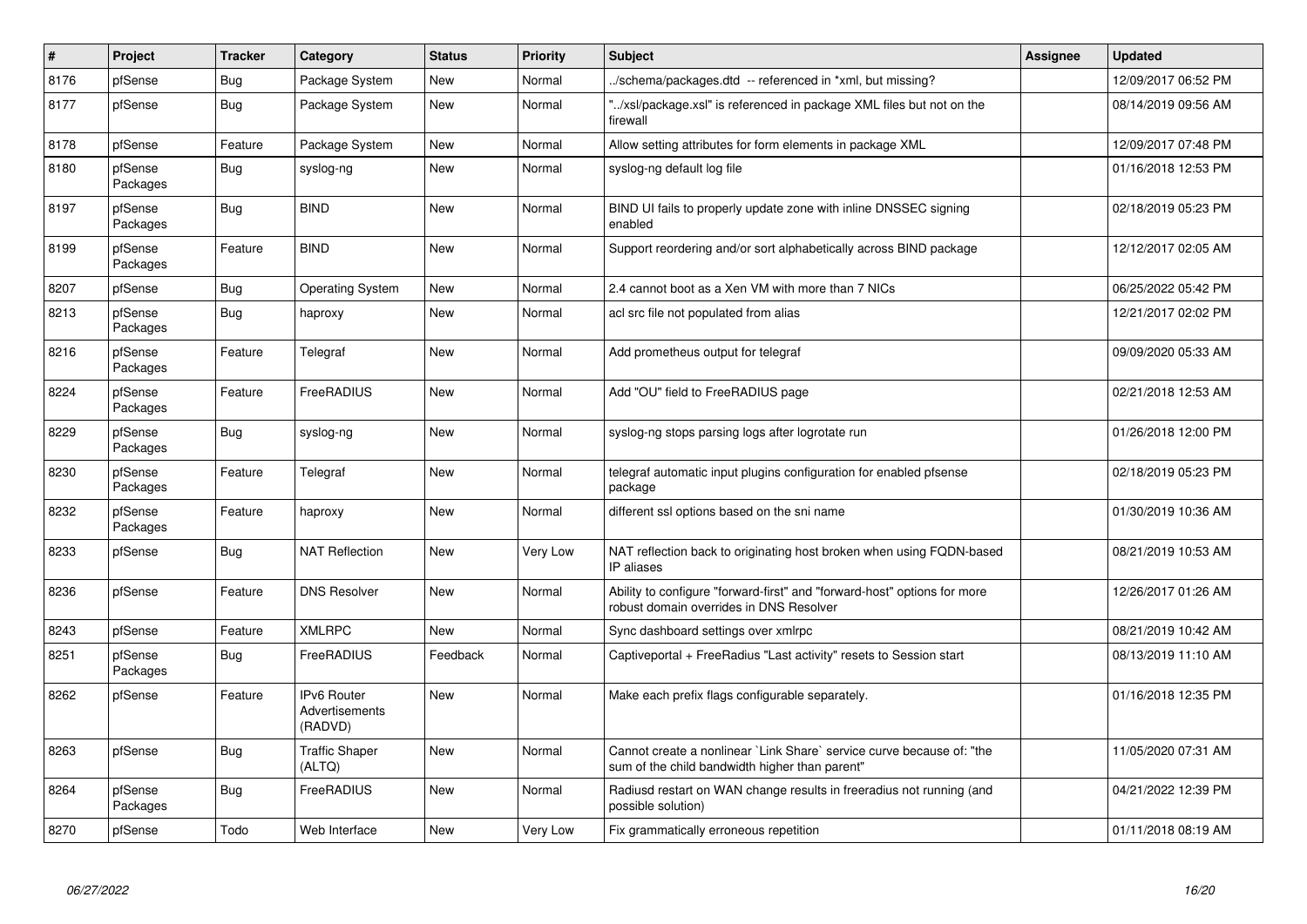| $\#$ | Project             | <b>Tracker</b> | Category                        | <b>Status</b> | <b>Priority</b> | <b>Subject</b>                                                                                                          | Assignee | <b>Updated</b>      |
|------|---------------------|----------------|---------------------------------|---------------|-----------------|-------------------------------------------------------------------------------------------------------------------------|----------|---------------------|
| 8279 | pfSense<br>Packages | Feature        | pfBlockerNG                     | New           | Normal          | Consider adding a new option to the Rule Order                                                                          |          | 08/20/2019 09:00 AM |
| 8285 | pfSense             | Bug            | Web Interface                   | New           | Normal          | Actions on stale data may result in catastrophic results                                                                |          | 01/16/2018 08:08 PM |
| 8295 | pfSense<br>Packages | Bug            | syslog-ng                       | New           | Normal          | syslog-ng logrotates tls files                                                                                          |          | 02/14/2018 06:12 AM |
| 8313 | pfSense             | Bug            | Notifications                   | New           | Normal          | STARTTLS auto detection not working                                                                                     |          | 04/21/2022 12:39 PM |
| 8316 | pfSense             | Feature        | Rules / NAT                     | New           | Low             | expiration date when creating new rules                                                                                 |          | 08/21/2019 09:11 AM |
| 8325 | pfSense             | Bug            | UPnP/NAT-PMP                    | New           | Normal          | UPnP not available for pppoe-Clients                                                                                    |          | 11/15/2020 10:33 AM |
| 8330 | pfSense             | Feature        | DHCP (IPv4)                     | New           | Normal          | add options for ddns-local-address statements                                                                           |          | 04/27/2021 12:31 PM |
| 8335 | pfSense             | Bug            | <b>LAGG Interfaces</b>          | New           | Normal          | System hang with LACP downlink to UniFi switch                                                                          |          | 08/21/2019 11:18 AM |
| 8343 | pfSense             | Bug            | Gateways                        | New           | Normal          | Gateway Routes (Default Routes) not removed in Kernel when removed<br>from GUI                                          |          | 05/14/2020 01:22 AM |
| 8346 | pfSense             | Feature        | <b>IPsec</b>                    | New           | Normal          | Let pFSense act as an IPSec XAuth VPN Client                                                                            |          | 02/23/2018 07:39 AM |
| 8372 | pfSense             | Feature        | Logging                         | New           | Normal          | add gui setting to adjust refresh rate for dynamic firewall logs                                                        |          | 08/14/2019 10:31 AM |
| 8385 | pfSense             | Feature        | Rules / NAT                     | New           | Normal          | Utilize IP addresses from successfully authenticated OpenVPN endpoints<br>to Update Firewall Rules                      |          | 07/19/2018 03:07 PM |
| 8401 | pfSense             | Bug            | Installer                       | New           | Normal          | Issues related to keys representing alphabetic characters specific to<br>Scandinavian languages and to some other keys. |          | 03/30/2018 11:06 AM |
| 8406 | pfSense             | Bug            | Dynamic DNS                     | New           | Normal          | DDNS IPV6 Cloudflare Client does not detect PPOE address                                                                |          | 03/31/2018 11:56 AM |
| 8419 | pfSense             | Bug            | Web Interface                   | New           | Normal          | webgui, when menubar is fixed to the top of the screen, the last items of<br>long menus cannot be seen/used.            |          | 07/19/2018 03:10 PM |
| 8432 | pfSense             | Bug            | <b>Dynamic DNS</b>              | New           | Normal          | Dynamic DNS Client gives an error that it can't find IPv6 address when<br>WAN interface is a LAGG                       |          | 09/17/2020 05:23 AM |
| 8435 | pfSense             | Bug            | Interfaces                      | New           | Normal          | DHCPv6 unusable in certain circumstances (US AT&T Fiber, etc.)                                                          |          | 08/14/2019 10:52 AM |
| 8438 | pfSense<br>Packages | Bug            | haproxy                         | New           | High            | haproxy: can't use ACL for cert with http-response actions                                                              |          | 05/24/2018 01:12 PM |
| 8454 | pfSense<br>Packages | <b>Bug</b>     | arpwatch                        | New           | Very Low        | Arpwatch package break email notifications from other sources                                                           |          | 06/23/2022 07:49 PM |
| 8458 | pfSense             | Feature        | Dashboard                       | New           | Low             | Allow reordering of interface widget                                                                                    |          | 08/14/2019 10:52 AM |
| 8464 | pfSense             | Bug            | Wireless                        | New           | Very Low        | Wireless USB card does not connect to WiFi automatically after<br>reboot/halt                                           |          | 06/19/2020 03:44 AM |
| 8474 | pfSense             | Feature        | <b>High Availability</b>        | New           | Low             | Easier Conversion to HA Pair from Existing Non-HA Firewall                                                              |          | 04/19/2018 11:52 PM |
| 8483 | pfSense             | Feature        | <b>Traffic Shaper</b><br>(ALTQ) | New           | Normal          | Allow user to choose order of Queues status                                                                             |          | 08/21/2019 09:12 AM |
| 8500 | pfSense             | Bug            | Dynamic DNS                     | New           | Low             | Incorrect categorization of status/info messages from phpDynDNS                                                         |          | 08/16/2019 12:50 PM |
| 8502 | pfSense             | <b>Bug</b>     | Web Interface                   | Confirmed     | Low             | main (top) menu items do not drop down in some cases                                                                    |          | 07/06/2020 02:39 PM |
| 8512 | pfSense             | Bug            | PPP Interfaces                  | New           | Normal          | PPPoE reconnect fails after interface flap                                                                              |          | 08/20/2019 10:06 AM |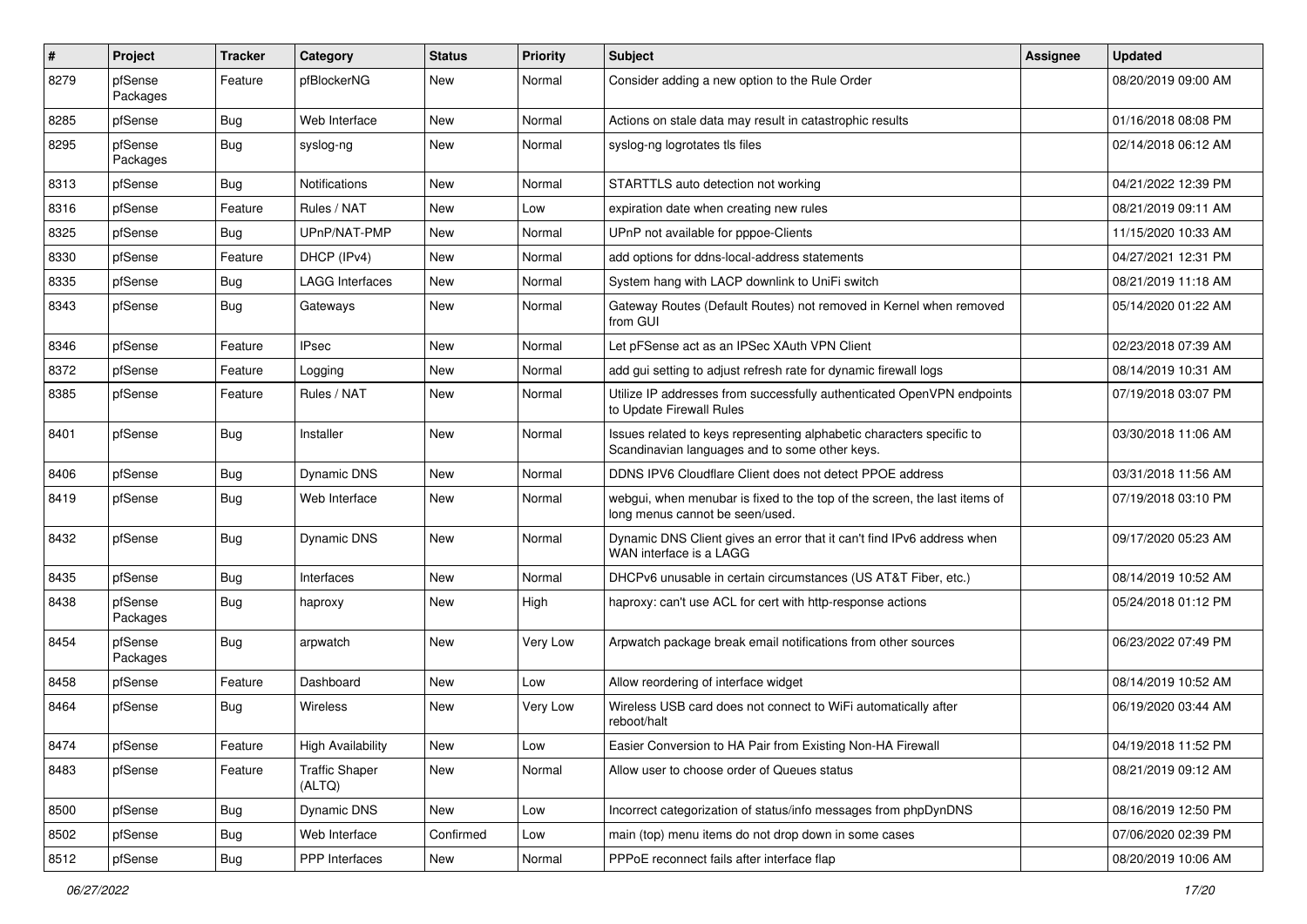| $\pmb{\#}$ | Project             | <b>Tracker</b> | Category                        | <b>Status</b> | <b>Priority</b> | <b>Subject</b>                                                                                                                          | <b>Assignee</b> | <b>Updated</b>      |
|------------|---------------------|----------------|---------------------------------|---------------|-----------------|-----------------------------------------------------------------------------------------------------------------------------------------|-----------------|---------------------|
| 8513       | pfSense<br>Packages | Bug            | FreeRADIUS                      | <b>New</b>    | High            | Freeradius 3.x Idap problem                                                                                                             |                 | 02/18/2019 05:22 PM |
| 8517       | pfSense<br>Packages | Feature        | New Package<br>Request          | <b>New</b>    | Normal          | OpenConnect client                                                                                                                      |                 | 08/13/2019 10:01 AM |
| 8520       | pfSense             | Feature        | Interfaces                      | <b>New</b>    | Normal          | Option to auto-renew DHCP on interface with an offline gateway or<br>marked as down                                                     |                 | 07/20/2021 11:00 AM |
| 8526       | pfSense             | Bug            | Interfaces                      | <b>New</b>    | Normal          | DHCP client ignores server replies when 802.1q tagging is used                                                                          |                 | 08/14/2019 10:52 AM |
| 8532       | pfSense             | Feature        | <b>OpenVPN</b>                  | New           | Low             | Ability to add metric to pushed routes                                                                                                  |                 | 05/22/2018 07:45 AM |
| 8547       | pfSense<br>Packages | Feature        | New Package<br>Request          | New           | Normal          | fwknop Port Knocking Package                                                                                                            |                 | 02/08/2021 12:17 PM |
| 8558       | pfSense             | Feature        | Web Interface                   | New           | Normal          | Add more table sorting in various UI pages                                                                                              |                 | 08/21/2019 09:14 AM |
| 8560       | pfSense<br>Packages | Bug            | <b>ACME</b>                     | New           | Normal          | ACME: can't update DNS records in DNSMadeEasy registar for several<br>domains with different API keys/ids                               |                 | 06/08/2018 01:28 PM |
| 8566       | pfSense             | Bug            | CARP                            | <b>New</b>    | Normal          | Wrong IPv6 source in NS request in case using of IPv6 alias                                                                             |                 | 06/12/2018 01:26 PM |
| 8567       | pfSense             | Bug            | CARP                            | <b>New</b>    | Normal          | Using IPv6 VIP alias for services may affect CARP IPv6 VIP work                                                                         |                 | 06/12/2018 01:26 PM |
| 8570       | pfSense             | Bug            | <b>XML Parser</b>               | New           | Normal          | Empty (dn)shaper config gets populated with newline                                                                                     |                 | 08/20/2019 02:45 PM |
| 8576       | pfSense             | Bug            | Rules / NAT                     | Feedback      | Low             | pfSense stops passing traffic after some time when using Outbound NAT<br>pool w/ Sticky Address                                         |                 | 10/28/2021 01:47 PM |
| 8589       | pfSense<br>Packages | Bug            | FreeRADIUS                      | New           | Normal          | FreeRadius 0.15.5 2 ignoring tunnelled-reply=no                                                                                         |                 | 02/18/2019 03:40 PM |
| 8599       | pfSense             | Feature        | Rules / NAT                     | <b>New</b>    | Very Low        | IPv6 flow labels                                                                                                                        |                 | 07/16/2018 07:36 AM |
| 8614       | pfSense             | Bug            | DHCP (IPv4)                     | New           | Normal          | Cannot remove Additional BOOTP/DHCP Options                                                                                             |                 | 08/21/2019 09:15 AM |
| 8641       | pfSense             | Feature        | Web Interface                   | New           | Normal          | Need way to disable HSTS and/or replace webConfigurator certificate<br>from CLI                                                         |                 | 07/16/2018 10:21 AM |
| 8686       | pfSense             | Bug            | <b>IPsec</b>                    | New           | Normal          | IPsec VTI: Assigned interface firewall rules are never parsed                                                                           |                 | 02/10/2021 12:15 PM |
| 8694       | pfSense             | Feature        | Authentication                  | <b>New</b>    | Very Low        | Client CA Auth for PFSense WebGui                                                                                                       |                 | 08/21/2019 09:25 AM |
| 8705       | pfSense<br>Packages | Bug            | syslog-ng                       | New           | Normal          | Syslog-NG error in latest snapshot                                                                                                      |                 | 07/27/2018 10:17 AM |
| 8711       | pfSense             | Bug            | <b>IGMP Proxy</b>               | <b>New</b>    | Normal          | igmpproxy with PPPoE Interfaces                                                                                                         |                 | 07/28/2018 09:21 AM |
| 8712       | pfSense             | Feature        | <b>Traffic Shaper</b><br>(ALTQ) | <b>New</b>    | Normal          | QOS on ipsec links                                                                                                                      |                 | 06/22/2020 06:27 AM |
| 8743       | pfSense             | Todo           | Gateways                        | New           | Low             | Gateway Groups page should list gateways in tier order                                                                                  |                 | 08/14/2019 12:16 PM |
| 8752       | pfSense<br>Packages | Bug            | squidguard                      | New           | Normal          | For SquidGuard in "Common ACL" menu "Target Rules List" "access"<br>option always stays with default value '---' for my Target category |                 | 08/06/2018 05:53 AM |
| 8769       | pfSense<br>Packages | Feature        | FreeRADIUS                      | New           | Normal          | Allow FreeRADIUS users to change their own Passwords and Pins                                                                           |                 | 10/11/2018 11:34 AM |
| 8770       | pfSense             | Bug            | Interfaces                      | New           | Normal          | QinQ interfaces always show as active                                                                                                   |                 | 02/01/2020 09:47 AM |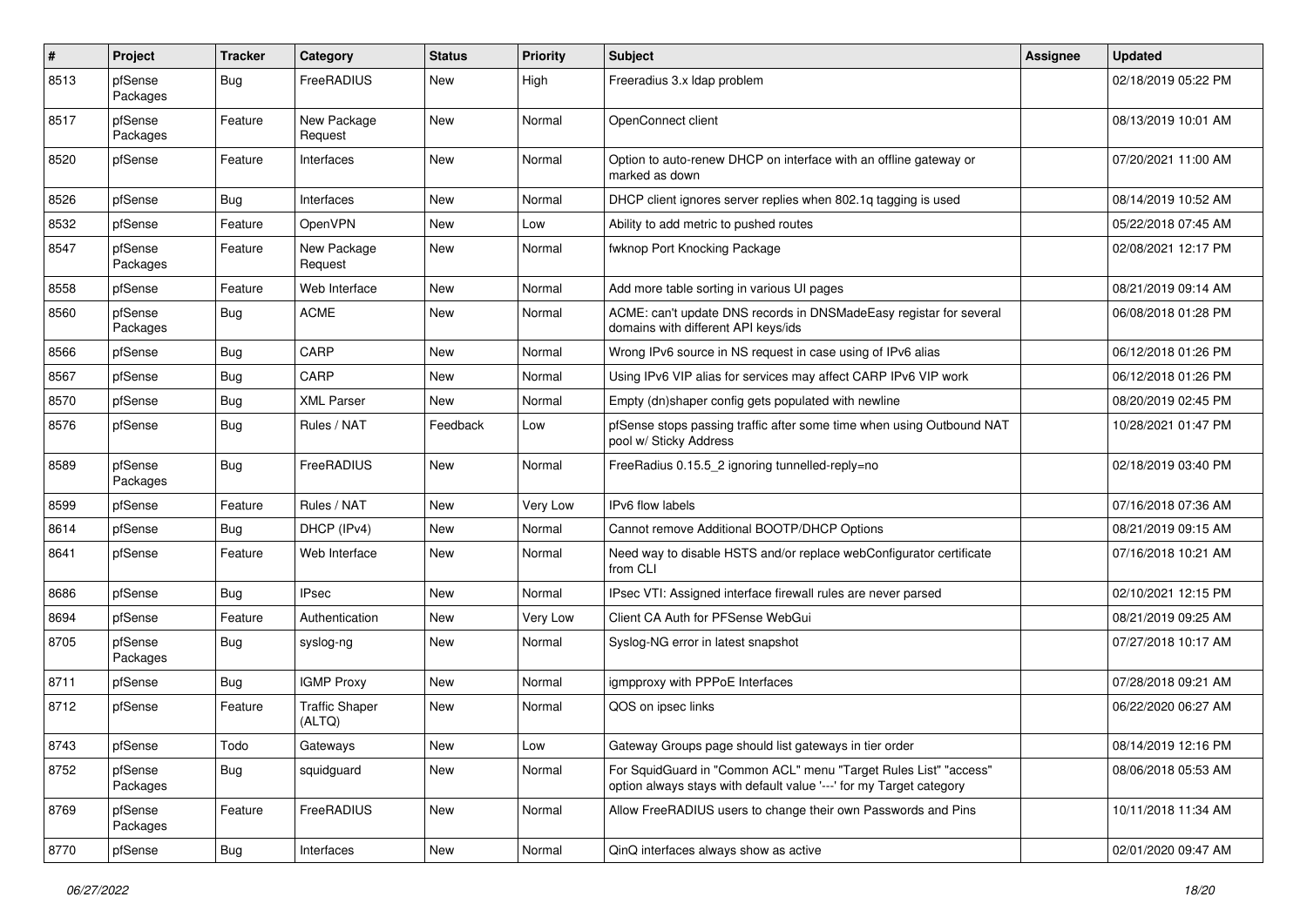| ∦    | Project             | <b>Tracker</b> | Category                                 | <b>Status</b> | <b>Priority</b> | <b>Subject</b>                                                                                                               | <b>Assignee</b> | <b>Updated</b>      |
|------|---------------------|----------------|------------------------------------------|---------------|-----------------|------------------------------------------------------------------------------------------------------------------------------|-----------------|---------------------|
| 8775 | pfSense             | Feature        | Authentication                           | New           | Very Low        | Use SRV record for LDAP Authentication                                                                                       |                 | 05/06/2020 07:49 AM |
| 8804 | pfSense             | Bug            | <b>PPP</b> Interfaces                    | New           | Normal          | Netgate SG-1000 PPPoE Keepalives not prioritized, internet drops                                                             |                 | 08/20/2019 10:06 AM |
| 8820 | pfSense             | Bug            | Rules / NAT                              | New           | Low             | System/Advanced/Misc - "Do not kill connections when schedule expires"<br>UN-checked still leaves existing connections open. |                 | 07/28/2020 10:59 AM |
| 8831 | pfSense             | Bug            | IPv6 Router<br>Advertisements<br>(RADVD) | New           | Very High       | Radvd causes latency spikes                                                                                                  |                 | 04/19/2021 04:51 AM |
| 8836 | pfSense<br>Packages | Feature        | FreeRADIUS                               | New           | Normal          | Define Idap group vlan assignment in users file                                                                              |                 | 08/26/2018 07:53 AM |
| 8846 | pfSense             | Bug            | Gateways                                 | New           | Low             | Misleading gateway error message adding/editing static routes using a<br>disabled interface                                  |                 | 08/21/2019 11:29 AM |
| 8869 | pfSense<br>Packages | Feature        | haproxy                                  | New           | Normal          | HAproxy should use RFC 7919 DH parameter files                                                                               |                 | 10/17/2018 10:46 AM |
| 8879 | pfSense             | Feature        | DHCP (IPv4)                              | New           | Very Low        | DHCP options ADD force options                                                                                               |                 | 09/07/2018 09:14 AM |
| 8882 | pfSense             | Bug            | Interfaces                               | Incomplete    | Normal          | Interface assignments lost on reboot                                                                                         |                 | 02/17/2022 02:24 PM |
| 8902 | pfSense<br>Packages | Bug            | haproxy                                  | New           | Normal          | HAproxy package not use custom DNS for lookup on apply new config                                                            |                 | 09/16/2018 08:16 AM |
| 8909 | pfSense<br>Packages | Bug            | Tinc                                     | New           | Normal          | tinc package makes /rc.newwanip looping forever                                                                              |                 | 08/13/2019 09:25 AM |
| 8929 | pfSense             | Feature        | Web Interface                            | <b>New</b>    | Normal          | Scroll bar css dark theme                                                                                                    |                 | 08/14/2019 12:16 PM |
| 8963 | pfSense             | <b>Bug</b>     | <b>Traffic Shaper</b><br>(Limiters)      | New           | Normal          | 2.4.4 Limiters don't work after CARP fail-over                                                                               |                 | 12/10/2018 06:40 AM |
| 8982 | pfSense<br>Packages | Feature        | haproxy                                  | New           | Normal          | HAproxy ACL support for map in configuration UI                                                                              |                 | 06/25/2019 01:49 AM |
| 8985 | pfSense<br>Packages | Feature        | Suricata                                 | New           | Normal          | Suricata: allow configuration for external/internal additional storage                                                       |                 | 11/13/2019 10:07 AM |
| 9012 | pfSense<br>Packages | Bug            | Squid                                    | New           | Very Low        | Captive Portal authentication in Squid Proxy Server does not work                                                            |                 | 10/12/2019 05:06 AM |
| 9024 | pfSense             | <b>Bug</b>     | <b>Traffic Shaper</b><br>(Limiters)      | Feedback      | Normal          | Ping packet loss under load when using limiters                                                                              |                 | 05/12/2022 11:55 AM |
| 9025 | pfSense<br>Packages | Bug            | squidguard                               | New           | Normal          | SquidGard + Target categories                                                                                                |                 | 10/08/2018 01:00 AM |
| 9035 | pfSense             | Bug            | Rules / NAT                              | New           | Normal          | Inactive Interfaces are Hidden in Firewall Rules                                                                             |                 | 08/14/2019 12:39 PM |
| 9037 | pfSense             | <b>Bug</b>     | <b>DNS Resolver</b>                      | New           | Normal          | Unbound not logging to syslog after reboot                                                                                   |                 | 10/12/2018 05:09 AM |
| 9038 | pfSense             | Feature        | Logging                                  | New           | Normal          | Live view of any log file                                                                                                    |                 | 08/19/2019 02:55 PM |
| 9044 | pfSense<br>Packages | Feature        | New Package<br>Request                   | New           | Normal          | Add SoftEther                                                                                                                |                 | 11/02/2019 10:51 AM |
| 9046 | pfSense<br>Packages | Feature        | Telegraf                                 | New           | High            | telegraf feature request                                                                                                     |                 | 02/18/2019 03:38 PM |